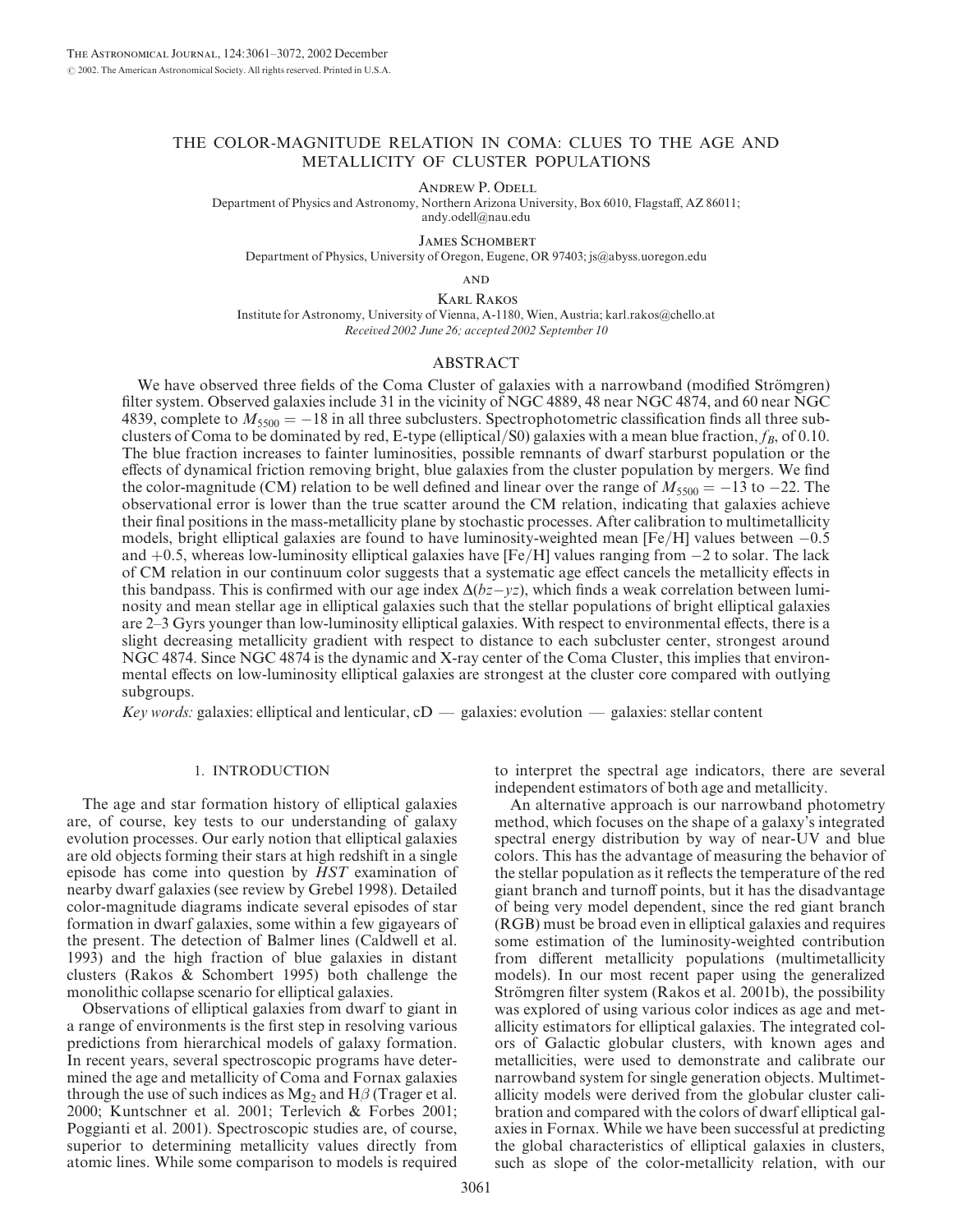simple multimetallicity models, our methods are by no means superior to spectroscopic survey but, in fact, serve as a complement to these programs. In general, spectral investigations are superior in the detailed information they provide, but the goal here is to develop a system that can be used for low brightness objects or distant (i.e., faint) clusters where spectroscopy is very impractical.

In an attempt to confirm and extend the Fornax results, we have carried out photometry of three separate regions of the Abell cluster A1656 (Coma) as a first step in the investigation of the behavior of low-luminosity elliptical galaxies and dwarf galaxies in clusters of galaxies with increasing redshift. We have selected Coma because it is the nearest rich cluster (richness class 2) with a dynamically evolved galaxy distribution (Bautz-Morgan type II). Coma is one of the most studied clusters in the sky and has long been regarded as the prototypical relaxed massive cluster of galaxies. However, recent studies of Coma have suggested that the cluster is the product of a recent and an ongoing cluster-group merger. While the bright galaxies in Coma are well understood, the distribution and history of faint cluster galaxies have not yet been fully investigated. In addition, there has been a renewal of interest in the galaxy luminosity function in rich clusters, in particular at its faint end. It is assumed that low-luminosity galaxies and their evolution almost certainly play an important cosmological role in explaining the large numbers of galaxies counted at faint magnitudes. Interest in the faint end of the luminosity function derives from the fact that low-luminosity elliptical galaxies and dwarf galaxies serve as key tests to our understanding of galaxy formation and evolution. For example, in hierarchical models, galaxies are constructed from mergers with smaller mass dwarfs.

The goal of this paper is threefold. First, we will examine the cluster populations for the three regions in Coma around NGC 4889, 4874, and 4839 in terms of the spectrophotometric classifications. Two recent papers (Rakos, Odell, & Schombert 1997; Rakos, Dominis, & Steindling 2001a) have shown that the ratio of the number of blue to red galaxies in clusters (A2317 and A2218, respectively) has a strong dependence on absolute magnitude, such that blue galaxies dominate at both the bright and faint end of the cluster luminosity function. We will examine if the same effect occurs in Coma, a present-day counterpart to these intermediate-redshift clusters. Second, we will investigate the behavior of the color-magnitude (CM) relation for elliptical galaxies. In particular, we will map the CM relation into our metallicity and age calibrations. Lastly, we will examine the radial dependence of age and metallicity for early-type galaxies around the three dominate galaxies to check for environmental influences on the star formation history of cluster galaxies.

## 2. OBSERVATIONS

### 2.1. Data Acquisition and Reduction

The Coma Cluster (Abell  $1656$ ) is roughly 89' in radius, with three dominant galaxies (NGC 4889, 4874, and 4839) forming the core of three separate cluster components. The first two of these, only  $7'$  apart, seem to be the relic central galaxies of previous groups that have recently merged into the current cluster. An additional subcluster, centered on the third galaxy, NGC 4839,  $40'$  to the southwest, seems to

be falling into the central region (Colles & Dunn 1996) or has just passed through the main body of the cluster (Burns et al. 1994), perhaps triggering new star formation (Caldwell & Rose 1997).

Each section of the Coma Cluster was observed with the Kuiper 1.55 m telescope of the Steward Observatory on Mount Bigelow, Arizona. Data was taken with the LPL Focal Reducer and 2K CCD chip (binned to 1K), which yielded  $0\rlap.{''}65$  pixel<sup>-1</sup> for a field size of 10.8. We centered one field on NGC 4889 (2000 April 2–4) and the other on the central giant NGC 4874 (2000 May 10–11). Our results are restricted to these central regions and therefore are not necessarily typical for the whole cluster. The total April exposure time for the  $uz$  filter was 11,700 s, the  $vz$  filter 9600 s, the bz filter 3000 s, and the yz filter 3000 s. Each set of exposures was divided in frames of 600–1200 s to reduce the influence of cosmic rays and irregularities of pixels on the chip. For the May observing run, the total exposure times were 7200 s in each of yz and bz and 9600 s in vz. Weather conditions restricted the uz filter to 2400 s, and therefore it is of lower quality. Calibration was obtained through a number of spectrophotometric standards measured on each night. The region around NGC 4839 was observed with the 4 m Mayall telescope of the National Optical Astronomy Observatory (NOAO) on Kitt Peak, Arizona (2001 June 27–28). The Prime Focus T2KB CCD camera produces a 14' field with  $0$ "42 pixel<sup>-1</sup>. The total exposure of 1800 s in each filter consists of three 300 s exposures each night.

The reduction procedures have been published in Rakos, Maindl, & Schombert (1996) and references therein. The photometric system is based on the theoretical transmission curves of filters (which can be obtained from the authors) and the spectra of spectrophotometric standard stars published in the literature (Massey & Gronwall 1990; Hamuy et al. 1994). The convolution of the transmission curves and the spectra of the standard stars produces theoretical flux values for color indices of the standard stars corrected for all light losses in the equipment and the specific sensitivity of the CCD camera. For distant clusters, the filters are shifted for the proper redshift of the galaxies. For Coma, the filters were at zero redshift and a small  $k$ -correction was made. The comparison with the calculated theoretical fluxes delivers the corrections, which are finally applied to the observed colors of galaxies with the same real filters. The disadvantage of the method is the need for a separate set of real filters for different redshifts of clusters. The main advantages of this observing technique are that the filters are designed to sample spectral regions, which are very sensitive to changes in the underlying physical properties, and that these filters avoid all strong emission lines, which cause confusion in UBV photometry of active galaxies.

Magnitudes were measured on the co-added images using standard IRAF procedures and are based for brighter objects on metric apertures set at 32 kpc for cosmological parameters of  $H_0 = 75$  km s<sup>-1</sup> Mpc<sup>-1</sup> and the benchmark cosmology ( $\Omega_m = 0.3$ ,  $\Omega_{\Lambda} = 0.7$ ). For fainter objects, the aperture has been adapted to deliver the best possible signal-to-noise ratio but always using the same aperture for all four filters. Color indices are formed from the magnitudes:  $uz-vz, bz-yz, vz-yz, and mz = [(vz-bz) - (bz-yz)].$  Foreground galactic reddening in the direction of Coma is negligible and was not taken into account. Typical observing errors were 0.03 mag in color at the bright end of the sample and 0.08 mag at the faint end. A total number of 415 objects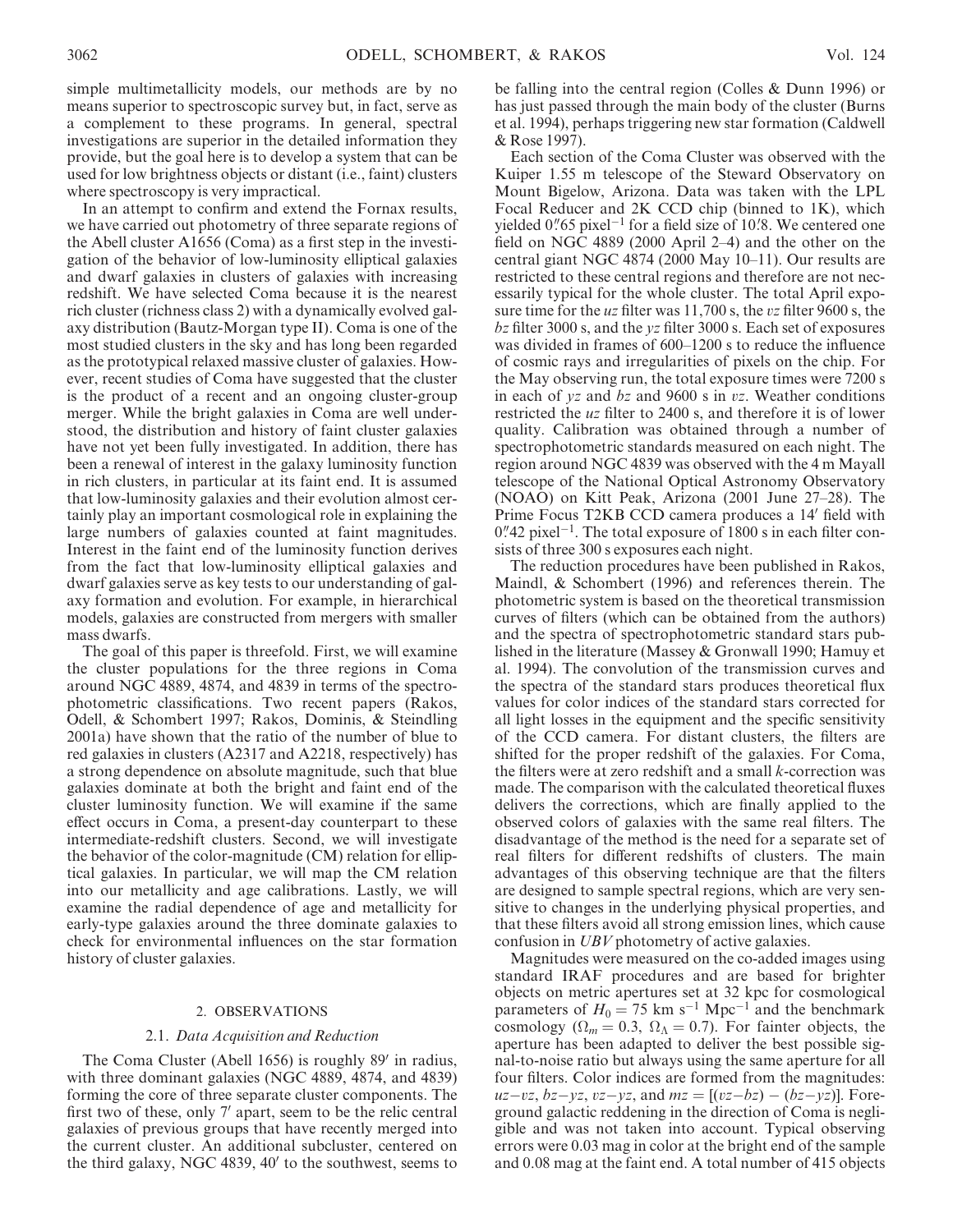were detected in all four filters. A majority are rejected as foreground stars or background galaxies based on our photometric criteria. Some faint objects are rejected for insufficient signal in all four passbands for accurate colors.

### 2.2. Cluster Membership

Cluster population statistics must deal with the contamination by stars, as well as by foreground and background galaxies. Since our filters are chosen to correspond to the redshift of the cluster, we can use the colors to discriminate cluster membership in a very efficient manner. We calculated synthetic Strömgren colors for a compilation of approximately 150 spectra of nearby galaxies covering all possible morphological types. It has been demonstrated that galaxies observed in their rest-frame Strömgren bands are confined to a very limited region of the three-dimensional color space subtended by the four bands (Steindling, Brosch, & Rakos 2001). Since real galaxies were used as templates (and not models), we need not worry about different constituents of model galaxies. The efficiency of this rejection mechanism is characterized by the selected maximum deviation '' sigma '' between any measured color from the same color of the best template galaxy. Note that our filters are narrow enough to obtain data of sufficient spectral resolution for identification and classification purposes, but sufficiently wide so that the cluster's velocity dispersion does not affect the colors.

Membership for the Coma Cluster is straightforward for the bright end, since all galaxies down to  $m_{5500} = 16.5$  have measured redshifts. This comprises 53 galaxies of the 139 in the total sample. Another 26 galaxies fainter than 16.5 have measured redshifts from various deeper surveys. For the remaining 60 galaxies, without redshifts, we assign membership based on their colors and morphological appearance (i.e., most of these galaxies are dE or dI systems, diffuse and low in surface brightness). We note that this sample is not complete in either magnitude or area. We have eliminated objects with poor photometry from the sample regardless of apparent magnitude. We are also focused on three fields surrounding NGC 4889, 4874, and 4839, with no attempt made to sample the outer region of the cluster. On the other hand, our sample has high reliability in the sense that each member of the sample has a strong probability of being a cluster member, and its spectrophotometric classification has a high degree of confidence by only using high-accuracy data (see next section).

## 2.3. Spectrophotometric Classification

Once cluster membership has been established, the principal moment values can also be used to assign a spectrophotometric classification. This procedure is outlined in Steindling et al. (2001); however, that project related photometric values with morphological appearance. For our goals, it is beneficial to relate the photometric values to a measure of current star formation rate rather than morphological type. Although we find those photometric classifications will map into morphological ones such that passive, red systems will typically be E/S0 types and starforming colors will typically be late-type spirals.

To this end, we have divided the first principal component axis (PC1) into four subdivisions: E (passive, red objects), S (star formation rates equivalent to a normal disk galaxy),  $S-$  (transition between E and S), and  $S+$  (starburst objects).

In addition, we can separate out objects with signatures of nonthermal continuum (AGN) under the categories of A+, A, and  $A-$  to match their star-forming colors. It is important to remember that these classifications are based solely on the principal components as given by the color indices from four filters. While, in general, these spectrophotometric classes map into morphological ones (i.e., E types are elliptical galaxies,  $S$  are S0 and early-type spirals, S are late-type spirals and  $S<sub>+</sub>$  are irregulars), the system has merit as an independent measurement from morphology based on the color of the dominant stellar population in a galaxy. For Coma, some comparison to morphological types can be made. In all three subclusters, 72 of the galaxies have morphological types in the literature. Of these 72 morphological types, 63 are spectrophotometrically classified as E type. Within the 63 E types, 56 are classed as E/S0 morphologically. The remaining seven are classified as S0/a or Sa. Four S - type galaxies are S0's, two S galaxies are Sc's, and three A types are E or S0's. Unfortunately, Coma offers a very limited range of morphological types; however, all the E types are early-type systems. The seven Sa galaxies classified as E type are not of concern since we use aperture magnitudes, which will heavily weight the large, red bulge in earlytype spirals. Thus, regardless of the shape and appearance of a galaxy, its spectrophotometric classification is based on the luminosity-weighted color of the underlying stellar population.

Following the membership procedure, Tables 1, 2, and 3 show the final selection of 139 cluster members for the NGC 4889 group, NGC 4874 group, and NGC 4839 group, respectively. Final selection included all objects with errors less than or equal to 0.08 mag. Tables 1, 2, and 3 list the position of the cluster objects (J2000.0), the observed colors, and magnitudes (apparent and absolute). The derived quantities, described in the text, are [Fe/H] and  $\Delta(bz-yz)$  and the resulting galaxy class. Note that [Fe/H] and  $\Delta(bz-yz)$  are only calculated for E-type systems as restricted by our model interpretations.

## 3. DISCUSSION

# 3.1. Characteristics of the Coma Cluster

The Coma Cluster is our nearest example of a rich, compact, elliptical-rich system that is indicative of an evolved environment. For this reason, Coma also serves as a calibration for studies of rich distant clusters and comparison of those cluster populations with a present-day population. However, unlike a classic cD cluster with a single dominant elliptical galaxy at the bottom of the cluster potential surrounded by a population of lesser cluster members, Coma offers a somewhat more diverse cluster structure. The cluster core is dominated by two equally bright elliptical galaxies NGC 4889 and NGC 4874. Both have separate populations that are visible in galaxy density diagrams (Geller  $\&$  Beers 1982) and X-ray contours (Henry et al. 1981) centered on the elliptical galaxies. In addition, Coma has a small subcluster to the southwest centered on NGC 4839. These three dynamically separate components contain a majority of the luminous material in Coma.

The central elliptical galaxies for the three subsystems of Coma also present a diverse set of objects. NGC 4889 and NGC 4874 have similar total magnitudes (e.g., luminous mass) but differ in their structure. NGC 4874 is a classic cD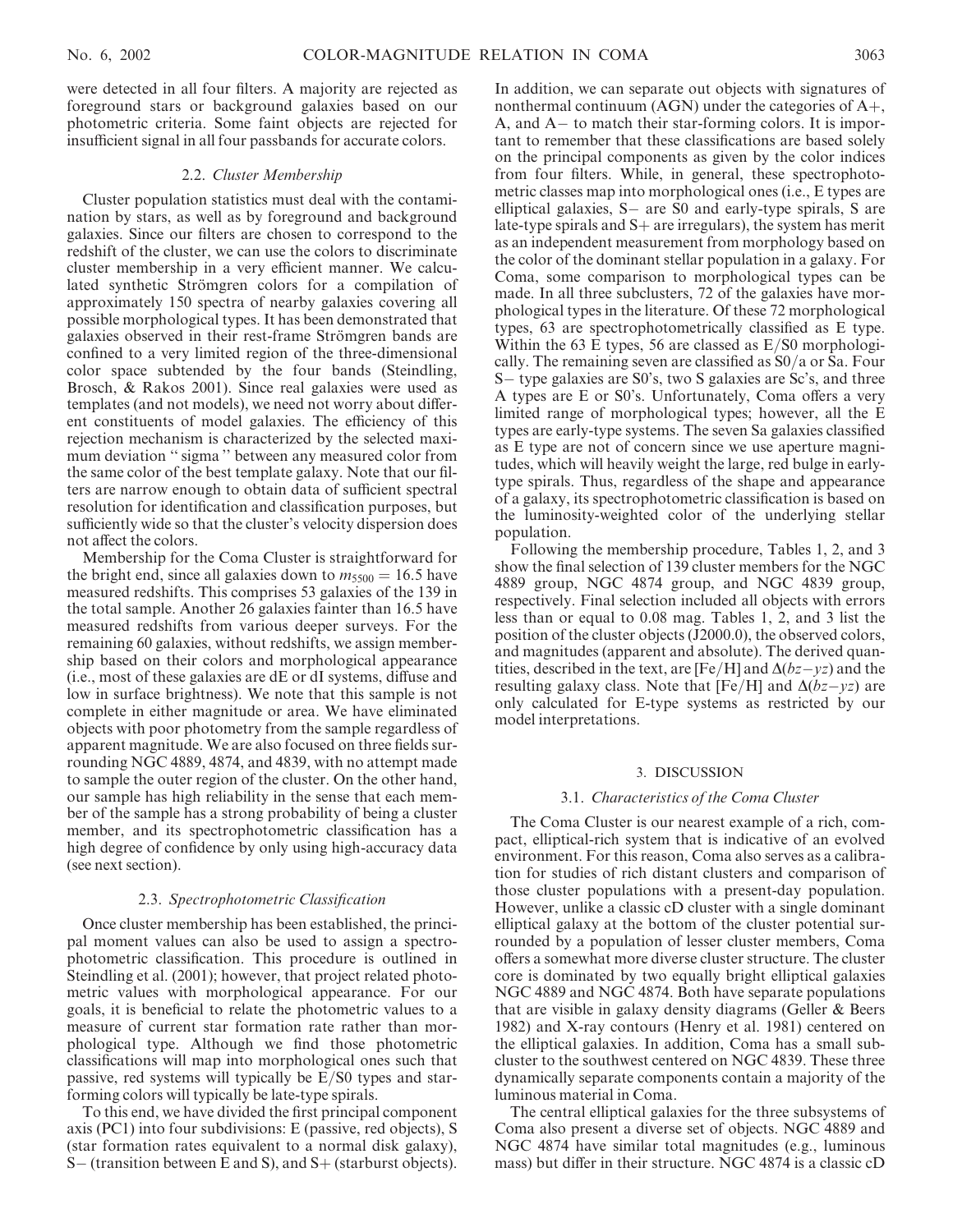## 3064 ODELL, SCHOMBERT, & RAKOS Vol. 124

TABLE 1 NGC 4889 Group

| Object | R.A. (J2000.0) | Decl. (J2000.0) | $uz-vz$ | $bz - yz$ | $vz - yz$ | mz      | $m_{5500}$ | $M_{5500}$ | [Fe/H]               | $\Delta(bz-yz)$      | Class       |
|--------|----------------|-----------------|---------|-----------|-----------|---------|------------|------------|----------------------|----------------------|-------------|
| $a001$ | 195.11765      | 27.97243        | 0.57    | 0.25      | 0.71      | $+0.21$ | 14.5       | $-20.3$    | $-0.15$              | $-0.047$             | E           |
| $a002$ | 195.11595      | 27.95587        | 0.63    | 0.28      | 0.69      | $+0.13$ | 15.0       | $-19.8$    | $-0.22$              | $-0.011$             | E           |
| $a004$ | 195.10321      | 27.92628        | 1.14    | 0.26      | 0.55      | $+0.03$ | 17.1       | $-17.7$    | $-0.75$              | $+0.008$             | E           |
| $a005$ | 195.10493      | 27.94904        | 1.24    | 0.10      | 0.04      | $-0.16$ | 19.1       | $-15.7$    | $-2.68$              | $-0.011$             | E           |
| a008   | 195.09177      | 28.04706        | 0.59    | 0.29      | 0.67      | $+0.09$ | 14.6       | $-20.2$    | $-0.30$              | $+0.004$             | E           |
| $a009$ | 195.07054      | 28.06402        | 0.34    | 0.24      | 0.63      | $+0.15$ | 15.5       | $-19.3$    | $\ldots$             | $\sim$ $\sim$ $\sim$ | A           |
| $a010$ | 195.07803      | 28.00925        | 0.79    | 0.32      | 0.54      | $-0.10$ | 17.4       | $-17.4$    | $-0.79$              | $+0.070$             | E           |
| $a011$ | 195.07297      | 27.98753        | 0.78    | 0.20      | 0.58      | $+0.18$ | 17.1       | $-17.7$    | $-0.64$              | $-0.061$             | E           |
| $a012$ | 195.06839      | 27.96748        | 0.76    | 0.30      | 0.51      | $-0.09$ | 14.7       | $-20.1$    | $-0.90$              | $+0.059$             | E           |
| $a013$ | 195.07330      | 27.95535        | 0.71    | 0.33      | 0.70      | $+0.04$ | 13.7       | $-21.1$    | $-0.18$              | $+0.036$             | E           |
| $a014$ | 195.07784      | 27.93681        | 0.19    | 0.26      | 0.53      | $+0.01$ | 15.9       | $-18.9$    | $\ldots$             | $\ldots$             | $A+$        |
| $a016$ | 195.04771      | 27.90973        | 0.06    | 0.14      | 0.15      | $-0.13$ | 18.1       | $-16.7$    | $\ldots$             | $\ldots$             | $S+$        |
| $a017$ | 195.03104      | 27.95817        | 0.60    | 0.39      | 0.63      | $-0.15$ | 16.9       | $-17.9$    | $\ldots$             | $\ldots$             | $S -$       |
| $a018$ | 195.03491      | 27.95486        | 1.20    | 0.35      | 0.75      | $+0.05$ | 17.6       | $-17.2$    | $+0.01$              | $+0.042$             | E           |
| $a020$ | 195.03368      | 27.97692        | 0.87    | 0.37      | 0.75      | $+0.01$ | 12.1       | $-22.7$    | $+0.01$              | $+0.062$             | ${\bf E}$   |
| $a021$ | 195.06104      | 28.04119        | 0.71    | 0.32      | 0.61      | $-0.03$ | 14.9       | $-19.9$    | $-0.52$              | $+0.051$             | ${\bf E}$   |
| $a023$ | 195.02196      | 28.02441        | 0.62    | 0.39      | 0.58      | $-0.20$ | 15.7       | $-19.1$    | $\sim$ $\sim$ $\sim$ | $\sim$ $\sim$ $\sim$ | $S -$       |
| $a025$ | 195.02632      | 28.00390        | 0.66    | 0.32      | 0.68      | $+0.04$ | 15.0       | $-19.8$    | $-0.26$              | $+0.032$             | E           |
| $a026$ | 195.01826      | 27.98746        | 0.75    | 0.33      | 0.62      | $-0.04$ | 14.1       | $-20.7$    | $-0.49$              | $+0.058$             | $\mathbf E$ |
| a028   | 195.00418      | 27.94552        | 0.64    | 0.20      | 0.31      | $-0.09$ | 17.7       | $-17.1$    | $\ldots$             | $\ldots$ .           | $S -$       |
| $a029$ | 194.99791      | 27.94050        | 1.17    | 0.29      | 0.36      | $-0.22$ | 17.6       | $-17.2$    | $-1.47$              | $+0.090$             | E           |
| $a030$ | 194.98627      | 27.93001        | 0.68    | 0.34      | 0.69      | $+0.01$ | 15.5       | $-19.3$    | $-0.22$              | $+0.049$             | E           |
| a031   | 194.95891      | 27.91228        | 0.56    | 0.37      | 0.74      | $+0.00$ | 16.8       | $-18.0$    | $-0.03$              | $+0.065$             | E           |
| a032   | 194.95872      | 27.92476        | 0.60    | 0.33      | 0.83      | $+0.17$ | 16.2       | $-18.6$    | $+0.31$              | $+0.000$             | E           |
| $a033$ | 194.99225      | 27.95422        | 0.98    | 0.25      | 0.32      | $-0.18$ | 18.1       | $-16.7$    | $-1.62$              | $+0.061$             | E           |
| $a034$ | 194.97449      | 27.97064        | 0.33    | 0.36      | 0.44      | $-0.28$ | 17.3       | $-17.5$    | $\ldots$             | $\ldots$             | $\mathbf S$ |
| $a035$ | 194.94420      | 27.97405        | 0.78    | 0.34      | 0.79      | $+0.11$ | 14.7       | $-20.1$    | $+0.16$              | $+0.021$             | E           |
| $a036$ | 194.95183      | 27.98291        | 0.83    | 0.22      | 0.26      | $-0.18$ | 17.0       | $-17.8$    | $-1.85$              | $+0.048$             | E           |
| $a037$ | 194.94472      | 27.99217        | 1.15    | 0.29      | 0.52      | $-0.06$ | 16.8       | $-18.0$    | $-0.86$              | $+0.046$             | E           |
| a038   | 194.94385      | 28.00025        | 0.72    | 0.25      | 0.36      | $-0.14$ | 17.3       | $-17.5$    | $\ldots$             | $\ldots$             | $S-$        |
| $a039$ | 194.98268      | 28.03465        | 0.76    | 0.33      | 0.67      | $+0.01$ | 14.4       | $-20.4$    | $-0.30$              | $+0.044$             | E           |
|        |                |                 |         |           |           |         |            |            |                      |                      |             |

galaxy with an extended envelope typical of that class of galaxies (Schombert 1987), whereas NGC 4889 is a D-type elliptical galaxy, which as a group are noted for their diffuse structure but lack the extended envelope of the cD class. Dynamical studies indicate the origin of the diffuse interior structure in D and cD galaxies is due to past mergers of companion galaxies. The origin of the extended cD envelopes is due to cluster properties, since they relate to the ability for a cluster environment to strip cluster members to develop a cluster-sized envelope of stars that surrounds the central galaxy (Schombert 1988).

The Coma Cluster provides a unique situation containing a cD galaxy and its extended envelope (NGC 4874) paired with a D galaxy and its subpopulation (NGC 4889). In addition, the southwest subgroup of Coma centers on NGC 4839, itself an example of a low-luminosity cD galaxy and an example that the extended envelope phenomenon is associated with the local cluster environment rather than the properties of the central dominant galaxy. Together the three subgroups within Coma provide a laboratory to investigate the star formation history of galaxies in a classic cD environment, a mergerdominated D system, and a small subcluster with evidence of stripping to produce a low-luminosity cD system. We begin this investigation an examination of the luminosity function for each of these subclusters.

## 3.2. Luminosity Functions

The luminosity function of the Coma Cluster has been well studied by numerous groups over many wavelengths (see Smith, Driver, & Phillips 1997 for references). Because of the narrow width of our filter system, our data is not as deep in limiting magnitude as other surveys. However, there are sufficient numbers of galaxies to produce a luminosity function for the populations around each giant elliptical galaxy. Those values are shown for each subcluster in the top panel of Figure 1 as log counts  $(N)$  versus apparent magnitude  $(m_{5500})$ . The unusual brightness of the first ranked galaxy in each group is obvious in Figure 1. This is a well-known phenomenon that supports the idea that first ranked elliptical galaxies in rich clusters owe about half their luminosity to the past mergers of lesser cluster members (Schombert 1987). The luminosity functions of the NGC 4889 and NGC 4874 subclusters have similar shapes, but the NGC 4874 group has the denser concentration of galaxies, again indicating the fact that the potential well is deeper around NGC 4874 compared with NGC 4889. We note that the faint end of the luminosity function for the NGC 4839 group rises more sharply than the NGC 4889 or NGC 4874 groups. This perhaps signals a more advanced evolutionary state for the populations around NGC 4889 and NGC 4874 as dwarf galaxies are cannibalized to create their extended envelopes.

The bottom panel in Figure 1 displays the summed luminosity function for all three subclusters plus a single Schechter-type fit. Despite the limited number of galaxies we have measured, the luminosity function for each population shows the characteristic upturn at  $m_{5500} = 17$  $(M_{5500} = -18)$ . Interestingly, most of the steepness at the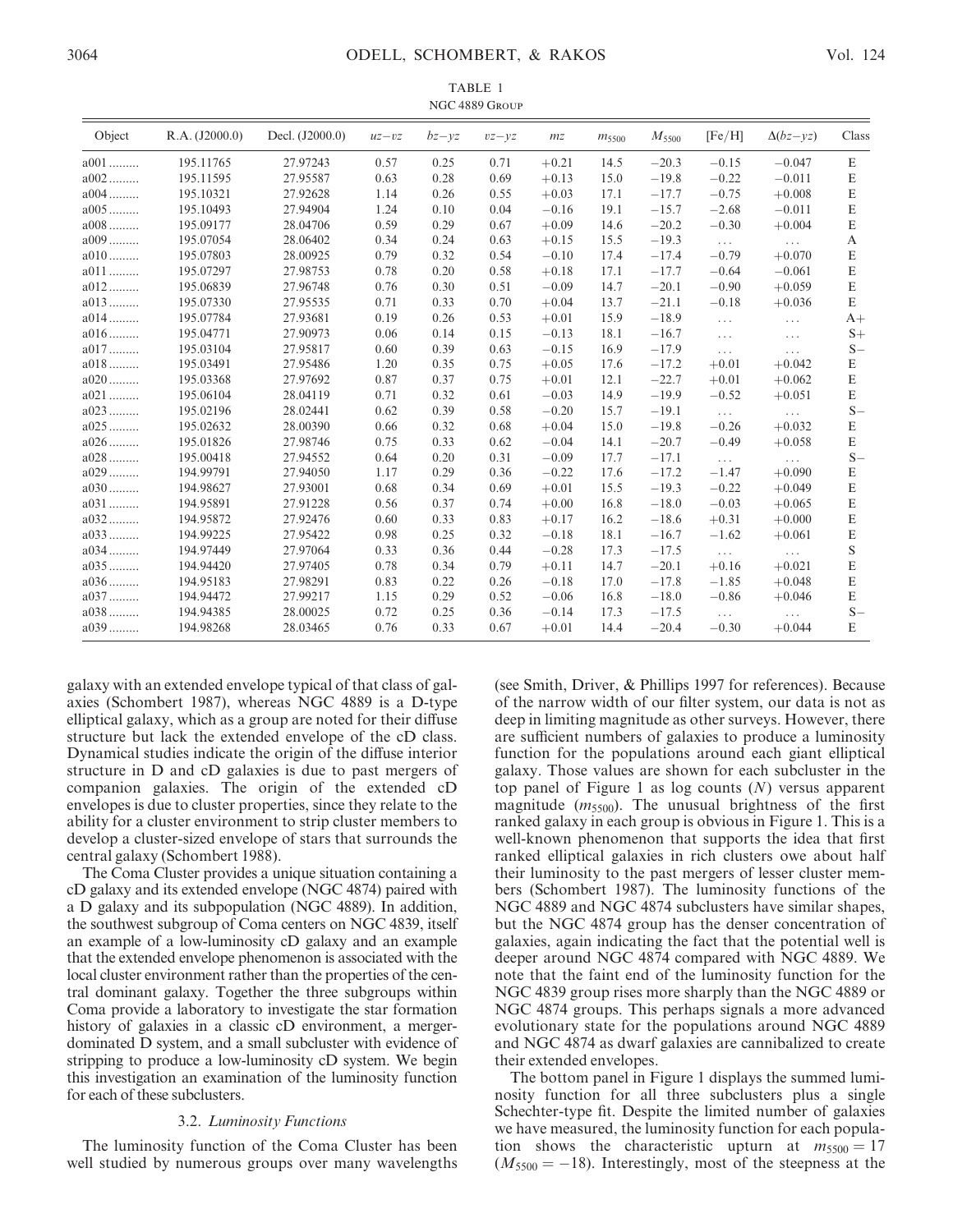TABLE 2 NGC 4874 Group

| Object | R.A. (J2000) | Decl. (J2000.0) | $uz-vz$ | $bz - yz$ | $vz - yz$ | mz      | $m_{5500}$ | $M_{5500}$ | [Fe/H]   | $\Delta(bz-vz)$ | Class |
|--------|--------------|-----------------|---------|-----------|-----------|---------|------------|------------|----------|-----------------|-------|
| $b041$ | 194.93370    | 27.86699        | 1.01    | 0.30      | 0.58      | $-0.02$ | 15.7       | $-19.1$    | $-0.64$  | $+0.039$        | E     |
| $b042$ | 194.93550    | 27.88941        | 0.66    | 0.28      | 0.46      | $-0.10$ | 17.4       | $-17.4$    | .        | .               | $S -$ |
| $b043$ | 194.95770    | 27.90875        | 0.85    | 0.38      | 0.73      | $-0.03$ | 17.7       | $-17.1$    | $-0.07$  | $+0.078$        | E     |
| $b044$ | 194.93430    | 27.91231        | 0.82    | 0.35      | 0.72      | $-0.02$ | 14.6       | $-20.2$    | $-0.11$  | $+0.051$        | E     |
| $b045$ | 194.92560    | 27.92468        | 0.79    | 0.34      | 0.67      | $-0.01$ | 15.6       | $-19.2$    | $-0.30$  | $+0.054$        | E     |
| $b046$ | 194.93370    | 27.95802        | 0.76    | 0.31      | 0.57      | $-0.05$ | 15.8       | $-19.0$    | $-0.68$  | $+0.052$        | E     |
| $b047$ | 194.93179    | 27.99426        | 0.90    | 0.31      | 0.56      | $-0.06$ | 15.3       | $-19.5$    | $-0.71$  | $+0.055$        | E     |
| $b048$ | 194.90781    | 28.00071        | 1.12    | 0.27      | 0.47      | $-0.07$ | 16.9       | $-17.9$    | $-1.05$  | $+0.040$        | E     |
| $b049$ | 194.90910    | 27.98681        | 0.85    | 0.32      | 0.64      | $+0.00$ | 15.9       | $-18.9$    | $-0.41$  | $+0.043$        | E     |
| $b050$ | 194.88609    | 27.98334        | 0.78    | 0.32      | 0.64      | $+0.00$ | 14.6       | $-20.2$    | $-0.41$  | $+0.043$        | E     |
| $b051$ | 194.91730    | 27.96798        | 0.74    | 0.34      | 0.71      | $+0.03$ | 16.1       | $-18.7$    | $-0.15$  | $+0.043$        | E     |
| $b052$ | 194.91460    | 27.95369        | 0.67    | 0.34      | 0.73      | $+0.05$ | 15.8       | $-19.0$    | $-0.07$  | $+0.038$        | E     |
| $b053$ | 194.89160    | 27.94679        | 0.76    | 0.38      | 0.77      | $+0.01$ | 14.7       | $-20.1$    | $+0.08$  | $+0.067$        | E     |
| $b054$ | 194.89600    | 27.93476        | 0.95    | 0.26      | 0.29      | $-0.23$ | 17.9       | $-16.9$    | $-1.73$  | $+0.080$        | E     |
| $b055$ | 194.89720    | 27.90611        | 0.90    | 0.41      | 0.61      | $-0.21$ | 18.3       | $-16.5$    | $-0.52$  | $+0.141$        | E     |
| $b056$ | 194.90710    | 27.90736        | 0.72    | 0.36      | 0.77      | $+0.05$ | 14.9       | $-19.9$    | $+0.08$  | $+0.047$        | E     |
| $b057$ | 194.87750    | 27.88416        | 0.92    | 0.35      | 0.64      | $-0.06$ | 14.3       | $-20.5$    | $-0.41$  | $+0.073$        | E     |
| $b058$ | 194.88310    | 27.92120        | 0.89    | 0.35      | 0.47      | $-0.23$ | 18.0       | $-16.8$    | $-1.05$  | $+0.120$        | E     |
| $b059$ | 194.87151    | 27.94231        | 0.86    | 0.32      | 0.65      | $+0.01$ | 18.7       | $-16.1$    | $-0.37$  | $+0.040$        | E     |
| $b060$ | 194.87910    | 27.95481        | 1.01    | 0.37      | 0.48      | $-0.26$ | 17.7       | $-17.1$    | $-1.02$  | $+0.137$        | E     |
| $b061$ | 194.87421    | 27.95642        | 0.83    | 0.36      | 0.75      | $+0.03$ | 14.6       | $-20.2$    | $+0.01$  | $+0.052$        | E     |
| $b062$ | 194.88370    | 28.00196        | 0.59    | 0.35      | 0.47      | $-0.23$ | 18.6       | $-16.2$    | $\cdots$ | $\ldots$        | $S -$ |
| $b063$ | 194.90390    | 28.01830        | 0.37    | 0.28      | 0.65      | $+0.09$ | 17.8       | $-17.0$    | $\ldots$ | $\ldots$        | A     |
| $b064$ | 194.88049    | 28.04687        | 0.83    | 0.32      | 0.70      | $+0.06$ | 15.1       | $-19.7$    | $-0.18$  | $+0.026$        | E     |
| $b065$ | 194.86890    | 28.04081        | 0.89    | 0.31      | 0.64      | $+0.02$ | 15.7       | $-19.1$    | $-0.41$  | $+0.033$        | E     |
| $b066$ | 194.86819    | 28.01925        | 0.55    | 0.25      | 0.53      | $+0.03$ | 18.4       | $-16.4$    | $\cdots$ | $\ldots$        | $S -$ |
| $b067$ | 194.87300    | 28.00630        | 0.53    | 0.24      | 0.19      | $-0.29$ | 19.5       | $-15.3$    | $\ldots$ | $\ldots$        | S     |
| $b068$ | 194.86031    | 27.99831        | 0.70    | 0.34      | 0.64      | $-0.04$ | 16.0       | $-18.8$    | $-0.41$  | $+0.063$        | E     |
| $b069$ | 194.85381    | 27.99657        | 0.74    | 0.34      | 0.61      | $-0.07$ | 17.1       | $-17.7$    | $-0.52$  | $+0.071$        | E     |
| $b070$ | 194.85561    | 27.97312        | 0.82    | 0.33      | 0.68      | $+0.02$ | 15.5       | $-19.3$    | $-0.26$  | $+0.042$        | E     |
| $b071$ | 194.85500    | 27.96792        | 0.82    | 0.34      | 0.71      | $+0.03$ | 15.8       | $-19.0$    | $-0.15$  | $+0.043$        | E     |
| $b072$ | 194.85500    | 27.93464        | 0.83    | 0.32      | 0.55      | $-0.09$ | 17.0       | $-17.8$    | $-0.75$  | $+0.068$        | E     |
| $b073$ | 194.84689    | 27.91965        | 0.78    | 0.36      | 0.76      | $+0.04$ | 17.2       | $-17.6$    | $+0.04$  | $+0.049$        | E     |
| $b075$ | 194.84650    | 27.91174        | 0.75    | 0.35      | 0.76      | $+0.06$ | 13.9       | $-20.9$    | $+0.04$  | $+0.039$        | E     |
| $b076$ | 194.84860    | 27.89026        | 0.74    | 0.23      | 0.21      | $-0.25$ | 18.3       | $-16.5$    | $\ldots$ | .               | $S -$ |
| $b077$ | 194.84340    | 27.89692        | 0.77    | 0.32      | 0.58      | $-0.06$ | 15.5       | $-19.3$    | $-0.64$  | $+0.059$        | E     |
| $b078$ | 194.83299    | 27.88579        | 0.77    | 0.29      | 0.56      | $-0.02$ | 15.5       | $-19.3$    | $-0.71$  | $+0.035$        | E     |
| $b079$ | 194.80960    | 27.89528        | 0.87    | 0.43      | 0.64      | $-0.22$ | 17.5       | $-17.3$    | $-0.41$  | $+0.153$        | E     |
| $b080$ | 194.81371    | 27.89891        | 1.13    | 0.37      | 0.64      | $-0.10$ | 18.3       | $-16.5$    | $-0.41$  | $+0.093$        | E     |
| $b081$ | 194.79680    | 27.98085        | 0.82    | 0.19      | 0.15      | $-0.23$ | 17.0       | $-17.8$    | $\ldots$ | $\sim 100$      | $S -$ |
| $b082$ | 194.83121    | 27.96808        | 0.92    | 0.34      | 0.68      | $+0.00$ | 17.8       | $-17.0$    | $-0.26$  | $+0.052$        | E     |
| $b083$ | 194.83859    | 27.97356        | 0.88    | 0.29      | 0.52      | $-0.06$ | 16.5       | $-18.3$    | $-0.86$  | $+0.046$        | E     |
| $b084$ | 194.83141    | 27.97346        | 1.18    | 0.29      | 0.54      | $-0.04$ | 17.5       | $-17.3$    | $-0.79$  | $+0.040$        | E     |
| $b085$ | 194.81261    | 27.97074        | 0.91    | 0.33      | 0.63      | $-0.03$ | 14.6       | $-20.2$    | $-0.45$  | $+0.055$        | E     |
| $b086$ | 194.80341    | 27.97701        | 0.86    | 0.33      | 0.79      | $+0.13$ | 13.9       | $-20.9$    | $+0.16$  | $+0.011$        | E     |
| $b087$ | 194.81870    | 27.98257        | 0.45    | 0.34      | 0.64      | $-0.04$ | 19.8       | $-15.0$    | $\ldots$ | $\cdots$        | $A -$ |
| $b088$ | 194.79649    | 28.00965        | 0.92    | 0.39      | 0.67      | $-0.11$ | 17.2       | $-17.6$    | $-0.30$  | $+0.104$        | E     |
| $b089$ | 194.89841    | 27.95914        | 0.88    | 0.36      | 0.78      | $+0.06$ | 12.1       | $-22.7$    | $+0.12$  | $+0.044$        | E     |

faint end is due to the NGC 4839 group; however, the general trend of a break in the luminosity function at  $M = -19$ follows the results of previous studies (Smith et al. 1997; De Propris et al. 1995; Secker, Harris, & Plummer 1997; Thompson & Gregory 1993; Bernstein et al. 1995). The overall luminosity function can be better fitted by two Schechter-type components, the bright end having the conventional  $\alpha = 1$ , and the low-luminosity galaxies with a steeper  $\alpha = 1.7$ , similar to the characteristics of other rich clusters such as Shapley 8 (Metcalfe, Godwin, & Peach 1994). Since field surveys have demonstrated a shallow slope for the faint end ( $\alpha=-1;$  Ellis et al. 1996), our narrowband luminosity function confirms the richer dwarf population

found in dense clusters. Certainly, the population near the bright galaxies in Coma is richer in low-luminosity galaxies, as expected from dynamical friction arguments (Schombert 1988).

## 3.3. Butcher-Oemler Effect

The signature test of galaxy evolution in cluster populations is the Butcher-Oemler effect, the fraction of blue to red galaxies as a function of redshift. Being a photometric selection process, our classification scheme makes for an obvious comparison to the Butcher-Oemler fraction. In this context, the population fractions, as defined by our spectrophoto-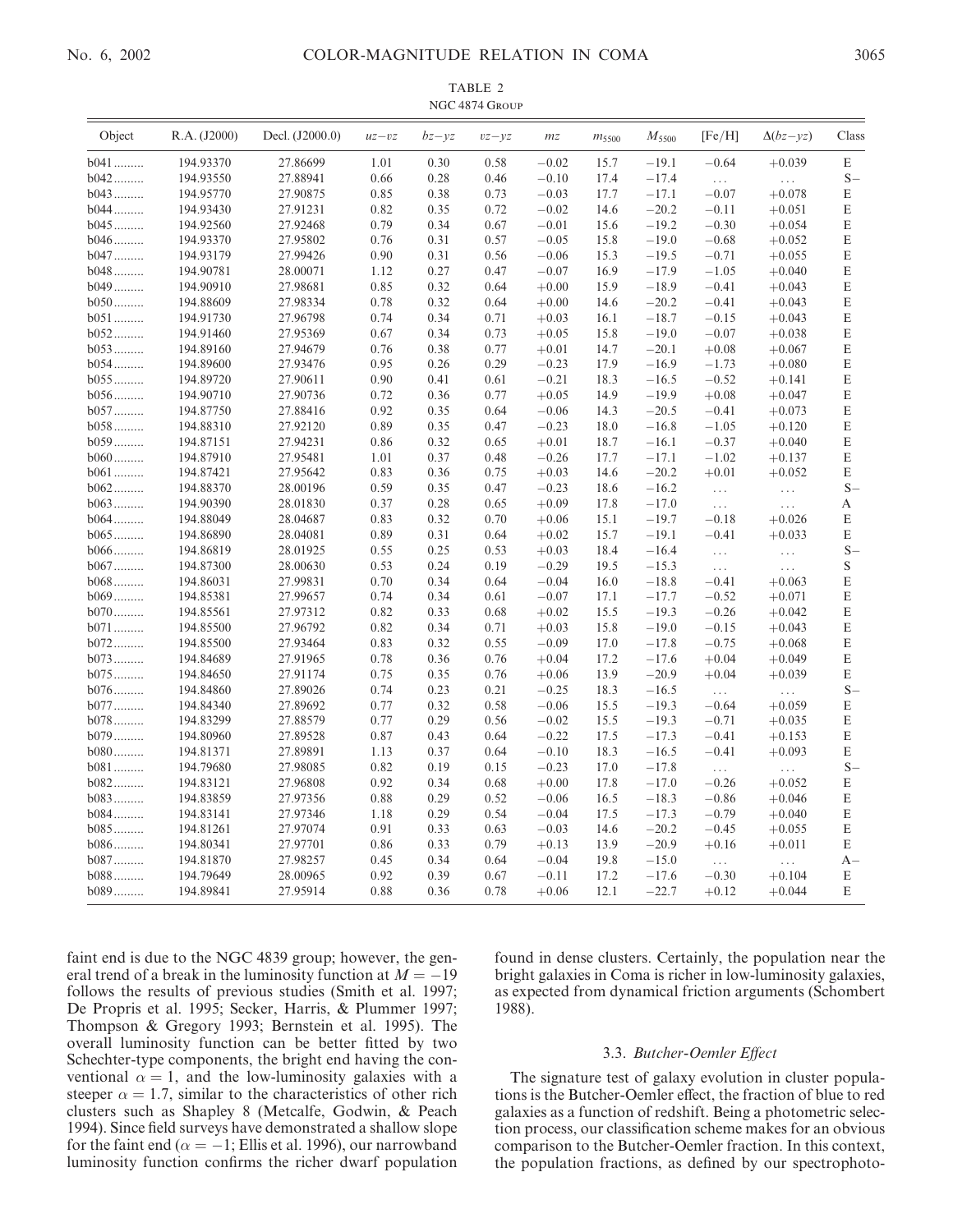TABLE 3 NGC 4839 Group

| Object                   | R.A. (J2000.0)         | Decl. $(J2000.0)$    | $uz-vz$      | $bz - yz$    | $vz - yz$    | mz                 | $m_{5500}$   | $M_{5500}$         | [Fe/H]              | $\Delta(bz-yz)$      | Class     |
|--------------------------|------------------------|----------------------|--------------|--------------|--------------|--------------------|--------------|--------------------|---------------------|----------------------|-----------|
| $c090$                   | 194.29520              | 27.56129             | 0.61         | 0.37         | 0.61         | $-0.13$            | 18.4         | $-16.4$            | $\ldots$            | $\ldots$             | $S -$     |
| c091                     | 194.30000              | 27.58170             | 0.59         | 0.23         | 0.06         | $-0.40$            | 19.5         | $-15.3$            | $\ldots$            | $\ldots$             | S         |
| $c092$                   | 194.34760              | 27.55026             | 0.82         | 0.33         | 0.59         | $-0.07$            | 17.3         | $-17.5$            | $-0.60$             | $+0.067$             | E         |
| $c093$                   | 194.35710              | 27.54647             | 0.90         | 0.38         | 0.70         | $-0.06$            | 14.8         | $-20.0$            | $-0.18$             | $+0.086$             | E         |
| c094                     | 194.37691              | 27.54337             | 0.77         | 0.37         | 0.80         | $+0.06$            | 17.1         | $-17.7$            | $+0.19$             | $+0.048$             | E         |
| $c095$                   | 194.38860              | 27.54876             | 0.64         | 0.14         | $-0.02$      | $-0.30$            | 17.5         | $-17.3$            | $\ldots$            | $\ldots$             | S         |
| c096                     | 194.39600              | 27.56802             | 0.67         | 0.41         | 0.63         | $-0.21$            | 19.7         | $-15.1$            | $-0.45$             | $+0.135$             | E         |
| c097                     | 194.42931              | 27.57742             | 0.75         | 0.34         | 0.70         | $+0.02$            | 16.5         | $-18.3$            | $-0.18$             | $+0.046$             | E         |
| $c098$                   | 194.44240              | 27.57191             | 0.94         | 0.38         | 0.76         | $+0.00$            | 20.0         | $-14.8$            | $+0.04$             | $+0.069$             | E         |
| $c099$                   | 194.46870              | 27.57764             | 0.83         | 0.35         | 0.75         | $+0.05$            | 19.5         | $-15.3$            | $+0.01$             | $+0.042$             | E         |
| c100                     | 194.46181              | 27.53464             | 0.77         | 0.26         | 0.30         | $-0.22$            | 18.8         | $-16.0$            | $\ldots$            | $\ldots$             | $S -$     |
| $c101$                   | 194.45911              | 27.52099             | 0.54         | 0.22         | 0.29         | $-0.15$            | 19.6         | $-15.2$            | $\ldots$            | $\ldots$             | S         |
| $c102$                   | 194.35130              | 27.49843             | 0.90         | 0.39         | 0.84         | $+0.06$            | 12.4         | $-22.4$            | $+0.35$             | $+0.057$             | E         |
| $c103$                   | 194.36481              | 27.53753             | 0.69         | 0.34         | 0.62         | $-0.06$            | 18.5         | $-16.3$            | $-0.49$             | $+0.068$             | E         |
| $c104$                   | 194.31120              | 27.51770             | 0.22         | 0.28         | 0.45         | $-0.11$            | 21.2         | $-13.6$            | $\ldots$            | $\ldots$             | $A+$      |
| c105                     | 194.28650              | 27.50831             | 0.59         | 0.38         | 0.47         | $-0.29$            | 20.6         | $-14.2$            | $\cdots$            | $\ldots$             | $S-$      |
| $c106$                   | 194.29530              | 27.52918             | 0.76         | 0.35         | 0.68         | $-0.02$            | 19.2         | $-15.6$            | $-0.26$             | $+0.062$             | E         |
| $c107$                   | 194.26750              | 27.52678             | 0.78         | 0.34         | 0.68         | $+0.00$            | 16.5         | $-18.3$            | $-0.26$             | $+0.052$             | E         |
| $c108$                   | 194.30521              | 27.54821             | 0.54         | 0.40         | 0.58         | $-0.22$            | 20.1         | $-14.7$            | $\ldots$            | $\ldots$             | $S -$     |
| c109                     | 194.23320              | 27.48264             | 0.59         | 0.38         | 0.61         | $-0.15$            | 20.5         | $-14.3$            | $\cdots$            | $\ldots$             | $S -$     |
| $c110$                   | 194.23340              | 27.48046             | 0.33         | 0.33         | 0.67         | $+0.01$            | 18.2         | $-16.6$            | $\cdots$            | $\ldots$             | A         |
| $c111$<br>c112           | 194.23241              | 27.46325             | 0.69         | 0.35         | 0.70<br>0.30 | $+0.00$            | 17.5         | $-17.3$            | $-0.18$             | $+0.056$             | E<br>S    |
| $c113$                   | 194.26241<br>194.26199 | 27.46611<br>27.46325 | 0.50<br>0.65 | 0.22<br>0.32 | 0.58         | $-0.14$<br>$-0.06$ | 19.9<br>20.0 | $-14.9$<br>$-14.8$ | $\ldots$<br>$-0.64$ | $\ldots$<br>$+0.059$ | E         |
| c114                     | 194.28900              | 27.46725             | 0.92         | 0.39         | 0.85         | $+0.09$            | 14.3         | $-20.5$            | $+0.38$             | $+0.055$             | E         |
| $c115$                   | 194.28430              | 27.49088             | 0.85         | 0.34         | 0.55         | $-0.13$            | 20.6         | $-14.2$            | $-0.75$             | $+0.088$             | E         |
| $c116$                   | 194.34039              | 27.47550             | 0.82         | 0.36         | 0.71         | $-0.01$            | 17.1         | $-17.7$            | $-0.15$             | $+0.063$             | E         |
| c117                     | 194.34200              | 27.47079             | 0.52         | 0.41         | 0.67         | $-0.15$            | 20.2         | $-14.6$            | $\ldots$            | $\ldots$             | $A -$     |
| $c118$                   | 194.35060              | 27.46414             | 0.47         | 0.35         | 0.48         | $-0.22$            | 20.7         | $-14.1$            | $\ldots$            |                      | S         |
| c119                     | 194.40070              | 27.48488             | 0.88         | 0.40         | 0.86         | $+0.06$            | 15.3         | $-19.5$            | $+0.42$             | $\ldots$<br>$+0.062$ | E         |
| $c120$                   | 194.39940              | 27.49360             | 0.92         | 0.41         | 0.90         | $+0.08$            | 14.2         | $-20.6$            | $+0.57$             | $+0.061$             | E         |
| $c121$                   | 194.44971              | 27.49450             | 0.42         | 0.24         | 0.52         | $+0.04$            | 19.0         | $-15.8$            | $\ldots$            | $\ldots$             | S         |
| c122                     | 194.46181              | 27.49094             | 0.96         | 0.38         | 0.73         | $-0.03$            | 17.7         | $-17.1$            | $-0.07$             | $+0.078$             | E         |
| $c123$                   | 194.47690              | 27.49059             | 0.89         | 0.29         | 0.51         | $-0.07$            | 15.3         | $-19.5$            | $-0.90$             | $+0.049$             | E         |
| $c124$                   | 194.46851              | 27.47190             | 0.53         | 0.10         | $-0.10$      | $-0.30$            | 19.0         | $-15.8$            | $\ldots$            | $\ldots$             | $S+$      |
| c125                     | 194.45790              | 27.47672             | 0.51         | 0.34         | 0.36         | $-0.32$            | 19.1         | $-15.7$            | $\cdots$            | $\ldots$             | S         |
| c126                     | 194.47279              | 27.45355             | 1.07         | 0.26         | 0.58         | $+0.06$            | 20.0         | $-14.8$            | $-0.64$             | $-0.001$             | E         |
| $c127$                   | 194.46770              | 27.44369             | 0.84         | 0.24         | 0.44         | $-0.04$            | 19.8         | $-15.0$            | $-1.17$             | $+0.018$             | E         |
| c128                     | 194.48730              | 27.44220             | 0.73         | 0.12         | 0.00         | $-0.24$            | 17.5         | $-17.3$            | $\ldots$            | $\ldots$ .           | S         |
| $c129$                   | 194.44150              | 27.42925             | 0.75         | 0.28         | 0.58         | $+0.02$            | 16.4         | $-18.4$            | $-0.64$             | $+0.019$             | E         |
| $c130$                   | 194.45219              | 27.45402             | 0.97         | 0.19         | 0.24         | $-0.14$            | 18.4         | $-16.4$            | $-1.92$             | $+0.024$             | E         |
| c131                     | 194.43280              | 27.46159             | 0.64         | 0.27         | 0.55         | $+0.01$            | 19.3         | $-15.5$            | $\cdots$            | $\ldots$             | $S -$     |
| c132                     | 194.40370              | 27.46332             | 0.40         | 0.08         | 0.13         | $-0.03$            | 20.1         | $-14.7$            |                     |                      | $S+$      |
| c133                     | 194.41180              | 27.45552             | 0.83         | 0.33         | 0.56         | $-0.10$            | 18.2         | $-16.6$            | $-0.71$             | $+0.075$             | E         |
| $c134$                   | 194.30270              | 27.45796             | 0.82         | 0.27         | 0.37         | $-0.17$            | 19.9         | $-14.9$            | $-1.43$             | $+0.068$             | E         |
| $c135$                   | 194.24809              | 27.45603             | 0.76         | 0.30         | 0.47         | $-0.13$            | 19.2         | $-15.6$            | $-1.05$             | $+0.070$             | E         |
| $c136$                   | 194.25661              | 27.37173             | 0.88         | 0.36         | 0.82         | $+0.10$            | 15.5         | $-19.3$            | $+0.27$             | $+0.033$             | E         |
| $c137$                   | 194.26350              | 27.38813             | 0.75         | 0.35         | 0.51         | $-0.19$            | 20.0         | $-14.8$            | $-0.90$             | $+0.109$             | E         |
| $c138\ldots\ldots\ldots$ | 194.30119              | 27.38709             | 0.93         | 0.25         | 0.40         | $-0.10$            | 19.2         | $-15.6$            | $-1.32$             | $+0.039$             | E         |
| $c139$                   | 194.29480              | 27.40521             | 0.81         | 0.34         | 0.67         | $-0.01$            | 15.3         | $-19.5$            | $-0.30$             | $+0.054$             | E         |
| $c140$                   | 194.29660              | 27.40131             | 0.64         | 0.37         | 0.55         | $-0.19$            | 19.7         | $-15.1$            | $\ldots$ .          | $\ldots$             | $S -$     |
| c141                     | 194.29410              | 27.41943             | 0.53         | 0.27         | 0.33         | $-0.21$            | 20.7         | $-14.1$            | $\ldots$            | $\ldots$             | S         |
| $c142$                   | 194.30521              | 27.41071             | 0.72         | 0.29         | 0.59         | $+0.01$            | 18.8         | $-16.0$            | $-0.60$             | $+0.027$             | E         |
| $c143$                   | 194.30679              | 27.40899             | 0.45         | 0.30         | 0.48         | $-0.12$            | 20.0         | $-14.8$            | $\ldots$            | $\ldots$             | ${\bf S}$ |
| $c144$                   | 194.33990              | 27.39591             | 0.53         | 0.36         | 0.61         | $-0.11$            | 20.6         | $-14.2$            | $\ldots$            | $\ldots$             | $S -$     |
| $c145$                   | 194.35190              | 27.38834             | 0.40         | 0.43         | 0.69         | $-0.17$            | 19.0         | $-15.8$            | $\cdots$            | $\ldots$             | A         |
| $c146$                   | 194.35580              | 27.40462             | 0.66         | 0.24         | 0.22         | $-0.26$            | 15.5         | $-19.3$            | $\ldots$            | $\ldots$             | S         |
| $c147$                   | 194.35880              | 27.40519             | 0.74         | 0.36         | 0.59         | $-0.13$            | 16.8         | $-18.0$            | $-0.60$             | $+0.097$             | E         |
| $c148$                   | 194.40610              | 27.41045             | 0.94         | 0.22         | 0.44         | $+0.00$            | 19.4         | $-15.4$            | $-1.17$             | $-0.002$             | E         |
| $c149$                   | 194.48770              | 27.38107             | 0.89         | 0.33         | 0.66         | $+0.00$            | 17.0         | $-17.8$            | $- -0.34$           | $+0.047$             | E         |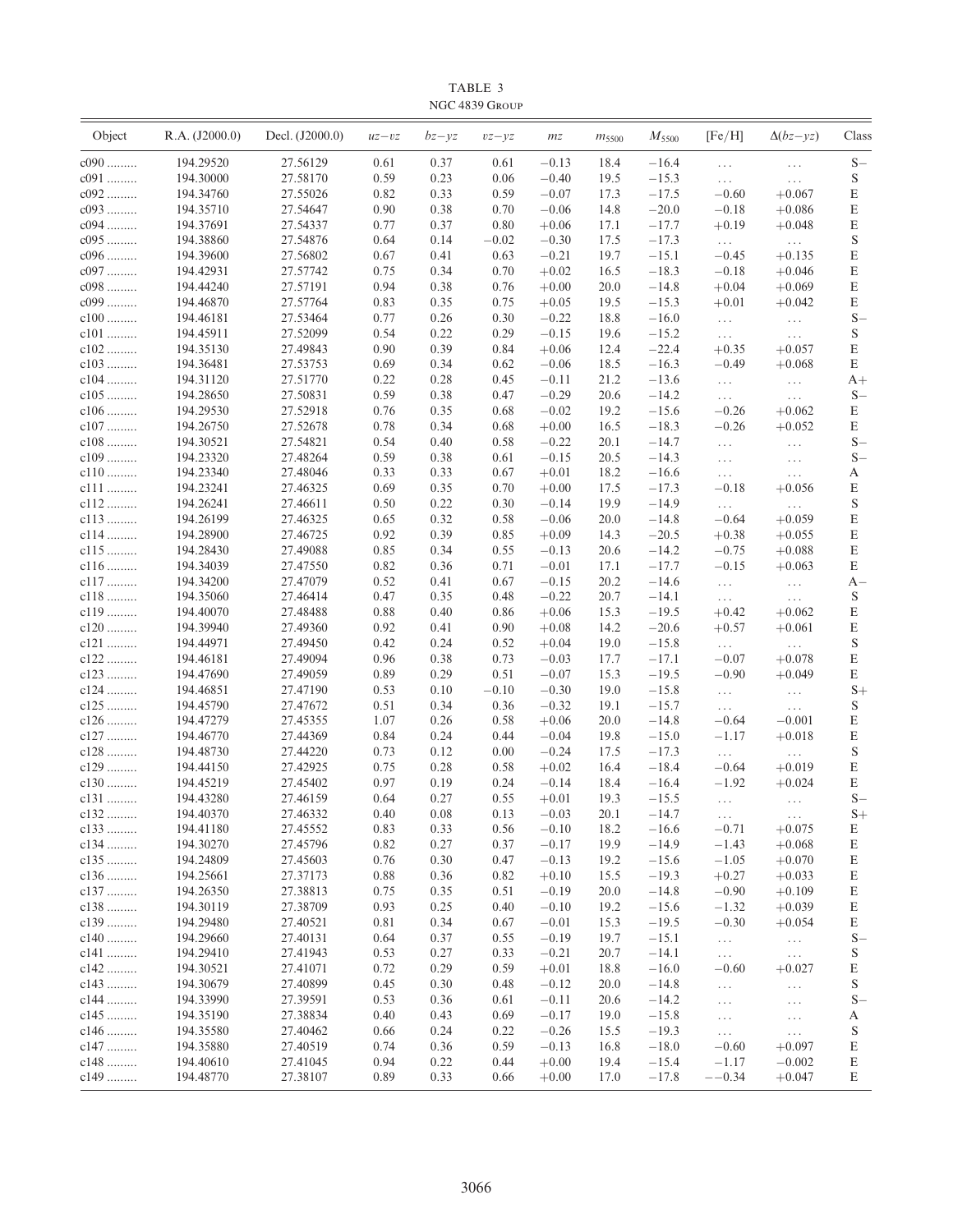

Fig. 1.—Luminosity function for the three subclusters in Coma. The top panel displays the data for the individual subclusters, the bottom panel is the summed population along with a best-fit Schechter-type function. The total population shows the characteristic upturn at  $m_{5500} = 17$  $(M_{5500} = -18)$  with a the bright fit of  $\alpha = 1$  and the low-luminosity galaxies with a steeper  $\alpha = 1.7$ .

metric criteria, are fairly typical of a low-redshift cluster. For the total cluster, we find that 71% of the cluster members are E type (see Table 4), which covers a majority of the galaxies that would be classified as E or S0 morphologically. In comparison, for a rich cluster we expect the ratio  $E: S0: Sp + Irr$  would be  $20\%: 40\%: 40\%$  (Oemler 1992), slightly more spiral-rich than our values. However, we note our measurements are restricted to the central part of the three densest subclusters, and we would expect a larger number of E/S0 galaxies in comparison to spirals due to the density-morphology effect. Table 4 presents the population fractions for the three subclusters.

The photometric change in cluster populations is measured by the fraction of blue galaxies,  $f_B$ . The original broadband definition of blue galaxies,  $f_B$ , given by Butcher

| TABLE 4                             |
|-------------------------------------|
| <b>CLUSTER POPULATION FRACTIONS</b> |

| Class | <b>NGC 4889</b> | <b>NGC 4874</b> | <b>NGC 4839</b> | Total       |
|-------|-----------------|-----------------|-----------------|-------------|
| E     | 23(74%)         | 40(83%)         | 35(58%)         | 98 (71%)    |
| $S-$  | $4(13\%)$       | $5(10\%)$       | 8(13%)          | 17(12%)     |
| S     | 1(3%)           | $1(2\%)$        | 11(18%)         | 13(9%)      |
| $S+$  | 1(3%)           | $0(0\%)$        | 2(3%)           | $3(2\%)$    |
| A     | 2(6%)           | 2(4%)           | 4(7%)           | 8(6%)       |
| Total | 31(22%)         | 48 (35%)        | 60(43%)         | 139         |
| Blue  | 5(16%)          | $1(2\%)$        | $8(13\%)$       | $14(10\%)$  |
| Red   | 26(84%)         | 47 (98%)        | 52 (87%)        | $125(90\%)$ |

& Oemler (1984), is the ratio of galaxies 0.2 mag bluer than the mean color of the  $E/S0$  sequence (after k-corrections) to the total number of galaxies in the cluster. As discussed in Rakos, Schombert, & Kreidl (1991), we have defined the fraction of blue galaxies as the ratio of the number of galaxies bluer than  $(bz-yz) = 0.22$  to the total number of galaxies, effectively the same prescription when accounting for filter central wavelengths as the original Butcher & Oemler definition. The relevant values of  $f_B$  for each subcluster are found in Table 4 as the number of blue galaxies. The NGC 4889 group has the highest number of blue galaxies  $(16%)$ , with the NGC 4874 group with the least  $(2%)$  and the NGC 4839 group in between (13%). The NGC 4839 data is slightly deeper in limiting magnitude, but selecting brighter cutoff limits does not change the integrated  $f_B$  values. It is notable that both NGC 4874 and NGC 4839 have cD envelopes providing circumstantial evidence that dynamical environment effects are much stronger in those subclusters than the NGC 4889 group. The total  $f_B$  value for the dense regions of Coma is 0.10, a fairly standard value for nearby rich clusters (Oemler 1992).

The top panel in Figure 2 displays the cumulative behavior of  $f_B$  with luminosity for each of the three subclusters



Fig. 2.—Fraction of blue galaxies,  $f_B$ , as defined by the Butcher-Oemler criteria, as a cumulative function of absolute luminosity. The NGC 4874, 4889, and 4839 subgroups are marked as separate symbols, the total cluster value is shown as the solid line. The trend of an increasing  $f_B$  values with decreasing luminosity is obvious for each subcluster in agreement with the result from distant clusters (Rakos et al. 2001b). The low  $f_B$  values for NGC 4874 and NGC 4839 correlate with the existence of a cD envelope for those systems. NGC 4889, which lacks an extended envelope, has much higher  $f_B$ values indicating an environmental connection for the evolution of blue cluster galaxies. The bottom panel displays the spectrophotometric classifications in bins of 20 galaxies per magnitude. The blue galaxies are primarily due to normal spiral-like star-forming galaxies. The decrease in E type as a function of luminosity is primarily a metallicity effect.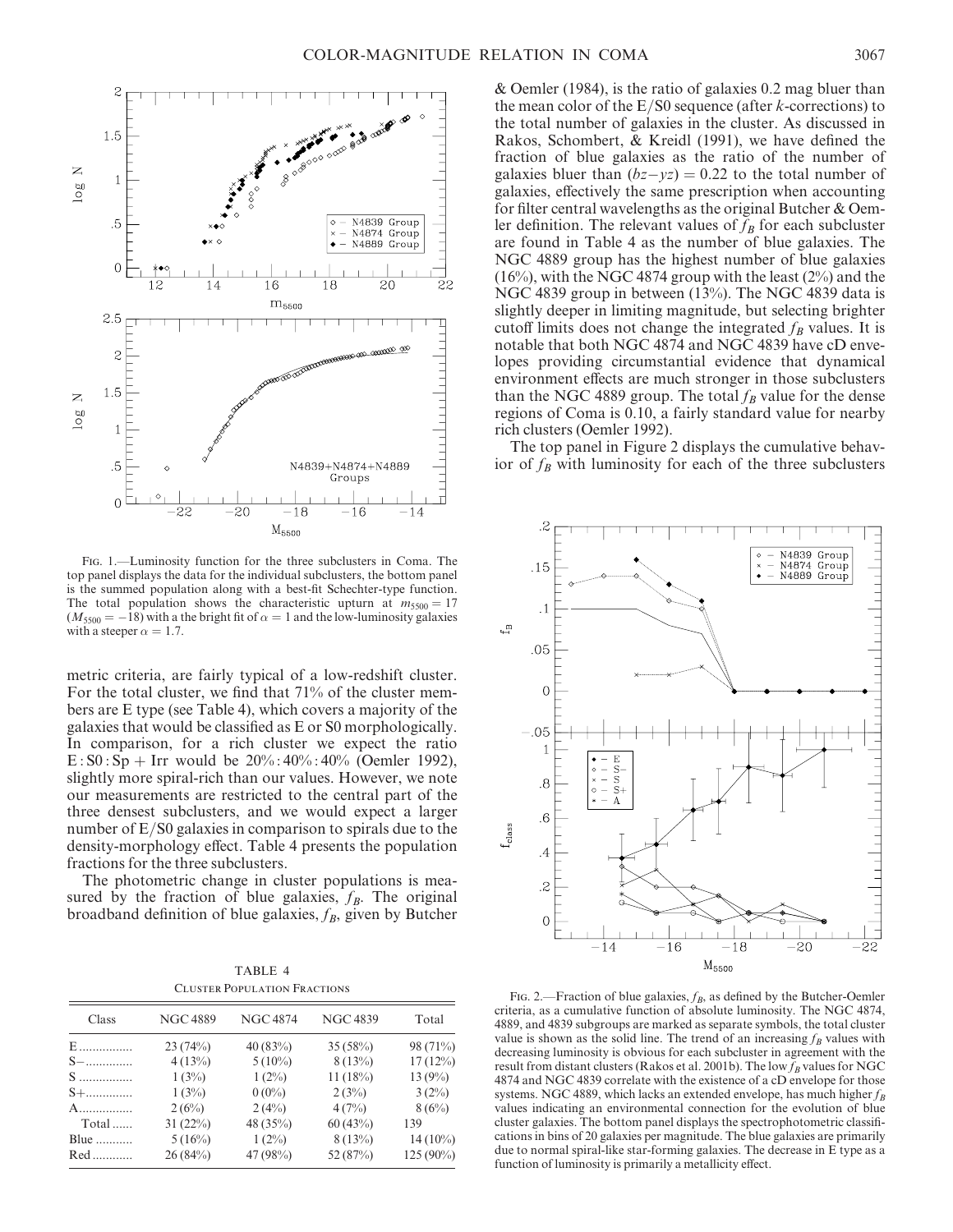and the sum of the sample. As is typical for rich clusters, the top of the luminosity function is completely dominated by red, early-type galaxies (elliptical and S0). As the luminosity drops below  $-18$ , we find a rise of  $f_B$  due to the increasing contribution from blue, low-mass galaxies. Figure 2 is the best example of how the interpretation of the blue fraction in clusters is dependent on the completeness of observations with respect to cluster boundaries and the photometric limiting magnitude since the  $f_B$  values do not stabilize until  $M_{5500} = -15$ . This plateau is reached in each of the various subclusters even though their final  $f_B$  values vary from 0.14 to 0.02. In distant clusters, this issue becomes even more salient since a contribution is found from a dwarf starburst population (Rakos et al. 2000). In fact, diagrams like Figure 2 are a key tool in the interpretation of the evolution of blue galaxies, since blue galaxies from mergers of high-mass, gasrich systems will contribute to the top of the luminosity function (Dressler et al. 1997), whereas a low-mass starburst population could influence the  $f_B$  values for distant clusters that fade and disappear in present-day clusters (Rakos et al. 2000). In this context, Coma displays none of the high-luminosity blue galaxies found in intermediate-redshift clusters, and the low-luminosity blue galaxies have colors similar to normal star-forming galaxies, rather than starburst or AGN colors.

Lastly, the bottom panel of Figure 2 displays the run of spectrophotometric classification as a function of absolute luminosity. The distribution is not cumulative, as in the top panel, and each bin contains 20 galaxies. As expected from the low  $f_B$  values, a majority of the galaxies at high luminosities are E type. The few S types above  $-18$  are red (earlytype spirals). At fainter magnitudes, the fraction of E types declines and is uniformly offset by the number of  $S$  - type of galaxies. This is primarily a metallicity effect, since the lower luminosity E-type galaxies have bluer colors due to low metallicities (see next section).

### 3.4. CM Relation

One of the first discovered relationships between the global properties of galaxies and their underlying stellar populations is the CM relation (see Bower, Lucey, & Ellis 1992 and reference therein). The relationship between redder galaxy color (both local and global) with increasing luminosity is well known from the era of aperture photometers (Sandage & Visvanathan 1978). The observed relationship in luminous elliptical galaxies has largely been interpreted as reflecting a cooler RGB population (redder color) because of increased metallicity with larger galaxy masses. This has, in large part, been confirmed by numerous absorption-line studies (Trager et al. 2000) comparing line strengths of features such as  $Mg_2$  and Fe with dynamic measures of galaxy mass (i.e., velocity dispersion) and luminosity [a corollary for constant mass-to-light ratio  $(M/L)$ ]. However, there is increasing evidence in the last few years that some of the spread in the CM relation is due to age effects or recent star formation, particularly at the lowluminosity end (Poggianti et al. 2001).

Most CM relations found in the literature refer to the colors measured by broadband filter systems versus total luminosity; however, Worthey (1993) demonstrated that broadband colors suffer from age and/or metallicity degeneracy. Thus recent studies have focused on their spectral line equivalents, line strength versus magnitude (Trager et al.

2000). It is usually considered an obvious point that spectral line measurements are superior to colors, either narrow- or broadband. However, metallicity maps into the colors of the underlying stellar population through the mean temperature of the RGB, where metal-poor stars being hotter and therefore bluer as compared with high-metallicity stars. Line strengths directly measure these values (except where varying ratios, such as Mg/Fe, complicate matters), but stellar populations vary according to the total metallicity, Z. Our narrowband colors form a useful compromise between line studies and broadband colors through a measure of the continuum shape. In addition, spectral line studies suffer from decreased signal-to-noise ratio for fainter objects (i.e., high redshift or dwarfs) whereas our narrowband system has been applied out to redshifts of one.

The raw CM diagram, for all three Coma subclusters, is presented in Figure 3 for the metallicity color  $vz - yz$  (top) and the continuum color  $bz-yz$  (bottom). The colors and magnitudes are based on isophotal apertures, rather than weighted by surface brightness (unless the galaxy is less than 16 kpc in radius, in which case a total aperture magnitude is used). In general, Figure 3 contains all the major features for the CM diagram for a diverse collection of galaxy types. A main ridgeline is found on the red side of the diagram that represents the sequence of those galaxies classified both morphologically and photometrically as elliptical galaxies. As noted in our photometry of distant clusters, the CM effect is clearly visible for the  $vz-yz$  color, yet the  $bz-yz$ 



FIG. 3.—CM diagram for all three subclusters in the Coma Cluster. The top panel displays the metallicity color  $vz-yz$  as a function of absolute magnitude  $M_{5500}$ . The bottom panel displays the continuum color  $bz - yz$  as a function of apparent magnitude. Also shown is a solid line representing a robust least-squares fit to E-type galaxies only. While the traditional CM relation is evident in the  $vz-yz$  colors, reflecting the mass-metallicity relation for galaxies, there is no correlation visible in  $bz - yz$ . The expected relationship, based on multimetallicity models, is shown as the dotted line. The lack of a relation indicates a systematic age effect.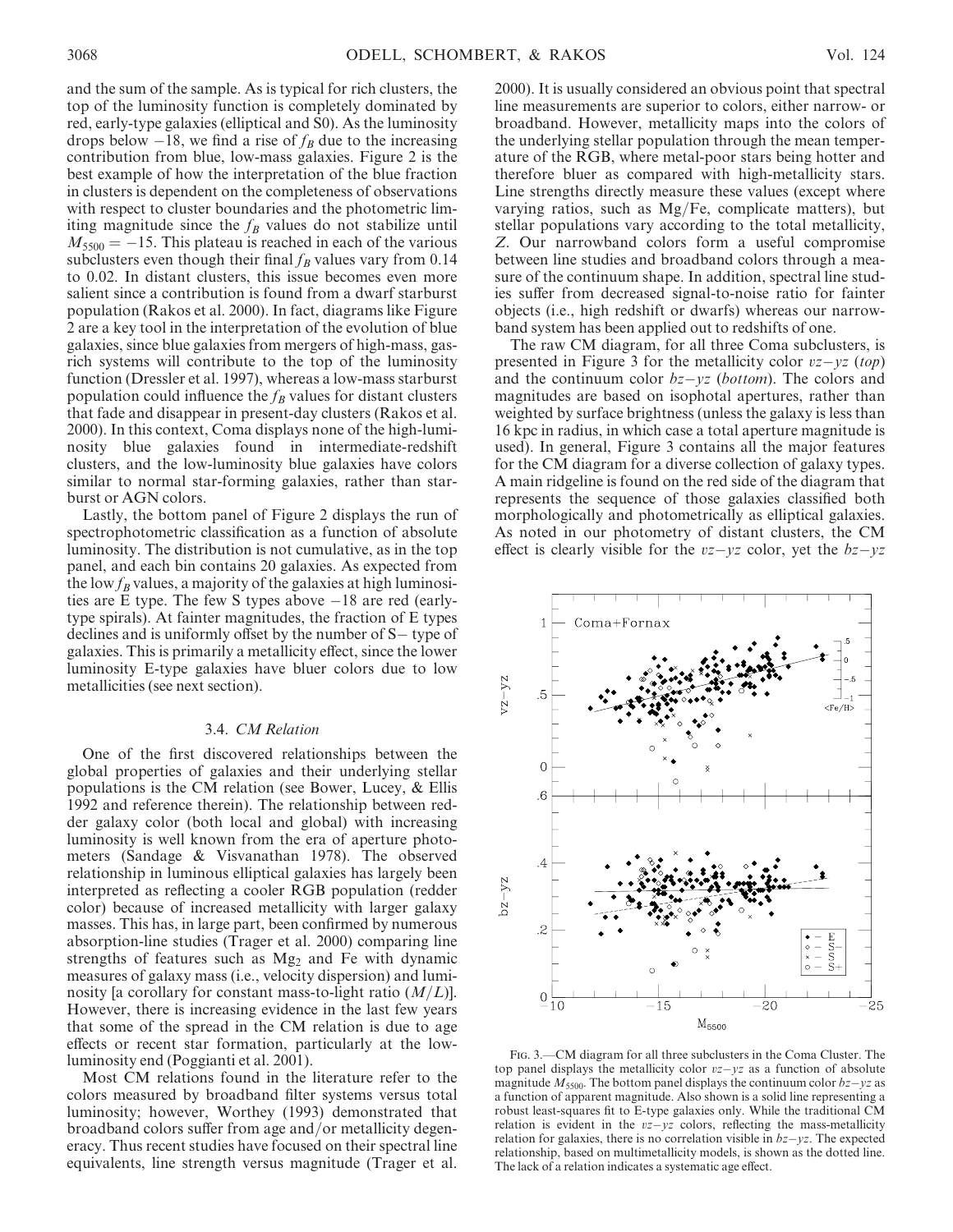displays no correlation with luminosity. This is, in part, by design of the *uvby* filter system, where for composite populations the  $bz - yz$  is more sensitive to contributions from hot stars (upper main-sequence [MS] or blue horizontal-branch [HB] populations) than from changes in the RGB. In contrast, the  $vz - yz$  has a longer wavelength baseline and several metallicity features in the vz region to increase its sensitivity to metallicity changes.

To determine the CM relation for old, non–star-forming galaxies, Figure 3 displays as solid symbols E-type galaxies (see  $\S$  2.3) in Coma and a sample of 47 dE galaxies from Fornax. Fitting to an iterated least-squares regression of color on magnitude produces the solid line in Figure 3  $(vz-yz = -0.036 \pm 0.005M_{5500} - 0.046 \pm 0.084)$ . This fit is indistinguishable in slope from the CM relation determined from distant clusters (see Rakos et al. 2000) out to redshifts of 0.3, with interesting variations in the zero point to be discussed in a later paper. Considering only the E types, the scatter about the fit is greater than the observational error, indicating that even among galaxies without current star formation, there is a range of colors because of complicating factors such as reddening or differing mean stellar age or simply that mass and metallicity do not map, linearly, into the CM relation.

Conversion of the CM diagram into a metallicity-mass relation requires two steps: one model dependent, the other dynamical. A dynamical measurement is required to convert the luminosity of a galaxy into its mass. Lacking a companion or satellite for total dynamical mass measurements, the standard procedure is to determine a mean  $M/L$ from rotation or velocity dispersion curves and apply that value to the total luminosity of the galaxy. We lack dynamical information for most of the galaxies in our sample; however, elliptical galaxies have an extremely narrow range in  $M/L$  and are well correlated with L (Bernardi et al. 2002). Thus, for our purposes, we have simply used the luminosity of the galaxies  $(M_{5500})$  as a measure of mass with the assumption of constant  $M/L$ .

The conversion from  $vz-yz$  color to metallicity (i.e., [Fe/H]) requires the use of spectrophotometric models. For a stellar population formed at a unique time and metallicity (a single stellar population [SSP] such as a globular cluster), the link between  $vz - yz$  color and metallicity is straightforward and documented in Rakos et al. (2001b). However, the photometry used for our study is the total luminosity for each galaxy and will be the sum of all the various stellar populations with a range of metallicities and, perhaps, ages. This is in contrast to spectroscopy, where the signal is weighted by surface brightness dominated by the stars in a galaxy's core and the assumption that a single stellar population is observed will be close to valid.

In order to correct for the contribution of stars with a range of metallicities, we have applied a very simple multimetallicity approximation of the underlying stellar population. This method was described in Rakos et al. (2001b) and accurately reproduces the spectroscopic measurements of metallicity with the expected colors. In brief, the underlying metallicity distribution is assumed to be Lorenzian in shape, a long tail to low metallicities and a sharp cutoff at high metallicities. A range of total metallicities is constructed by holding the lowest metal population fixed ( $[Fe/H] = -2.5$ ) and sliding the upper cutoff from high to low. The Strömgren colors for each metallicity bin are determined by empirical calibration to globular clusters ( $[Fe/H] < -1$ ) and spec-

trophotometric SSP models ( $[Fe/H] > -1$ , Bruzual & Charlot 2002). The resulting metallicity scale is shown as an inset in Figure 3. With this calibration and a  $M/L$  ratio of five for early-type galaxies, the CM relation maps into mass metallicity as  $[Z/H] = 0.362 \log(M/M_{\odot}) - 3.736$ .

In addition to plotting the CM relation for the metallicity color  $vz - yz$ , data also exists to test its effect on the continuum color,  $bz - yz$ . While the continuum color has very few direct metallicity features to produce line-blanketing effects, the  $bz - yz$  index is still sensitive to metallicity changes primarily due to shifts in the color of MS turnoff stars. Assuming that a correlation should exist between absolute luminosity and  $bz-yz$ , which is due solely to metallicity, then the Bruzual & Charlot multimetallicity models predicts a variation of 0.11 for the same range as the CM relationship for  $vz - yz$ . This model prediction is shown as a dotted line in the bottom panel of Figure 3. The data are not in agreement with this prediction despite its excellent fit to the  $vz - yz$  data, although there is a tendency for the scatter to increase blueward for fainter magnitudes. In fact, the  $bz - yz$ index displays no correlation with galaxy luminosity. This is not surprising since our previous work with nearby elliptical galaxies (Schombert et al. 1993) and various distant clusters have all demonstrated no correlation between galaxy luminosity and the  $bz - yz$  index.

There are several effects that can redden  $bz - yz$  while holding  $vz - yz$  relatively unchanged. For example, reddening by dust can produce the effect seen herein; however, it would require  $A_V$  between one and two to cause the observed deviation, and this seems unlikely for normal cluster elliptical galaxies based on their IRAS luminosities. Contributions from red and blue HB stars would reproduce unusual MS turnoff colors, but again there is no expectation for such an effect. The most obvious candidate is an age effect, systematic with galaxy luminosity.

#### 3.5. Mean Stellar Age

Another advantage to narrowband continuum colors is that a crude index of age can be assigned with the caveat that the galaxy being studied not have any current, ongoing star formation. As outlined in Rakos et al. (2001b), a measure of the mean age of a stellar population can be found by comparing the residual in the  $bz - yz$  color with the expected value based on the mean metallicity as determined by the  $vz-yz$  color. This is based on the fact that the giant branch will be more sensitive to metallicity changes, whereas the turnoff stars are more sensitive to age effects.

An advance indication of the results from the residuals in  $bz - yz$  can been seen in a two-color plot of the Coma E types, Fornax dwarf elliptical galaxies, and globular clusters shown in Figure 4. There appears to be a distinct population of elliptical galaxies that share a common region of the twocolor diagram with dwarf elliptical galaxies from our Fornax work (Rakos et al. 2001b). Also shown in Figure 4 is the 13 Gyr model from Bruzual & Charlot (2002) for a range of metallicity (convolved to our multimetallicity models). It is clear from this comparison that low-luminosity and dwarf elliptical galaxies are too red in  $bz-yz$  for their metallicity, indicating heavy reddening or an older mean stellar population. This confirms the CM relation (or lack thereof) for  $bz - yz$  as low-luminosity galaxies being too red for their  $vz - yz$  colors.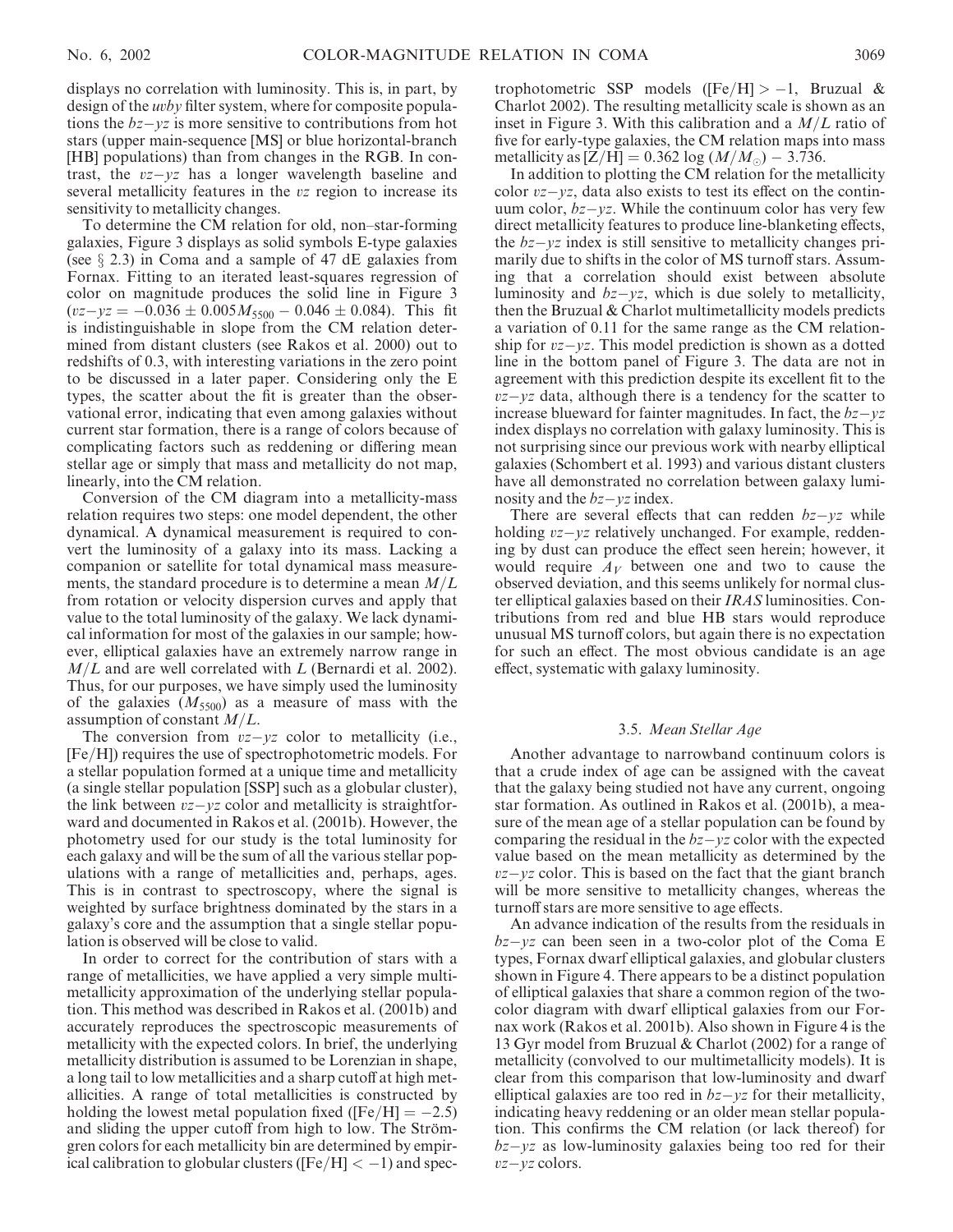

FIG. 4.—Two-color diagram for galaxies in the Coma Cluster (*open sym*bols). Also shown are dwarf elliptical galaxies from the Fornax Cluster ( filled symbols; Rakos et al. 2001a) and globular clusters in our own Galaxy (asterisks; Rakos et al. 2001a), as well as the 13 Gyr models from Bruzual  $\&$ Charlot (2002). A majority of the low-luminosity elliptical galaxies in this diagram display  $bz-yz$  colors that are too red for their  $vz-yz$ , a sign of a redder turnoff population or older mean stellar age.

Our age indicator is the  $\Delta(bz-yz)$  index, listed in Tables 1, 2, and 3 for the Coma E-type galaxies. In our Fornax study, age was determined from  $\Delta(bz-yz)$  with respect to a fiducial relationship as given by globular clusters with similar known ages. Due to the much higher metallicities found for cluster elliptical galaxies, a comparison to metal-poor globular clusters is problematic since they occupy such different regions of the two-color diagram. As an alternative method, we have calculated the residual  $bz - yz$  color based on the distance in the two-color diagram from the 13 Gyr models of Bruzual & Charlot  $(2002)$ . These models are an excellent fit to the red edge of the CM relation (see Fig. 3), and so provide a convenient initial guess at the age of elliptical populations. Since the  $\Delta(bz-yz)$  index is a relative age scheme, the choice of this fiducial zero point will not affect our results.

Figure 5 plots the  $\Delta(bz-yz)$  value as a function of luminosity for the elliptical galaxies in Coma. Also included in the figure, for comparison, are the  $\Delta(bz-yz)$  values for dwarf galaxies from Fornax (Rakos et al. 2001b) recalculated to the Bruzual & Charlot models. The solid line is a linear least-squares fit to the Coma elliptical galaxies, which yields a slope of  $0.0038 \pm 0.0018.$  The correlation coefficient is 0.22; the probability of obtaining this or higher correlation by chance is less than five.

As can be seen in Figure 5, there is a clear trend for redder  $\Delta(bz-yz)$  values with lower luminosity for the Coma galaxies. This implies the surprising result that low-luminosity elliptical galaxies are older than their brighter, higher mass counterparts. As calibrated to globular clusters, a change of 0.25 in  $\Delta(bz-yz)$  corresponds to a change of 2 Gyr in mean stellar age. Thus, by a magnitude of  $-16$ , the mean age of a Coma elliptical is 2 Gyr older than the brighter elliptical galaxies, assumed to be 13 Gyr by their match to the



Fig. 5.—Age indicator,  $\Delta(bz-yz)$ , vs. absolute luminosity for elliptical galaxies in the Coma Cluster (crosses). Also shown are the data for dwarf elliptical galaxies from the Fornax Cluster (filled symbols; Rakos et al. 2001b). The dwarf elliptical galaxies continue the trend of redder  $\Delta(bz-yz)$ values (older mean stellar age) seen in the Coma data. Also shown is a rough scale for the change in mean age of the stellar population in gigayears, relative to the dwarf elliptical sample.

Bruzual & Charlot 13 Gyr models. This trend of older age with fainter magnitude also merges nicely into the distribution defined by Fornax dwarf elliptical galaxies, which have the reddest  $\Delta(bz-yz)$  residuals.

Of course, our age indicator is a measure of mean stellar age for the entire stellar population of each galaxy as weighted by luminosity. Thus, bright elliptical galaxies can achieve a younger mean age through various mechanisms. The simplest explanation is, of course, that bright elliptical galaxies have later formation epochs than lower luminosity systems. Various formation scenarios invoke the late formation of massive galaxies (Kauffmann, White, & Guiderdoni 1993) but usually by assembling dwarf galaxies into larger systems. If dwarf galaxies have older stellar populations, then they are poor candidates as the progenitors of massive elliptical galaxies under this scenario.

Another possibility is that dwarf and massive elliptical galaxies have the same formation epoch, but massive elliptical galaxies have a longer phase of initial star formation. This would produce a broad distribution of stellar ages, such that the mean age is effectively younger than dwarf elliptical galaxies whose initial star formation timescale was brief. This also has the attractive attribute that massive elliptical galaxies with a longer period of star formation also produce more metals and a more enriched stellar population, resulting in the observed CM relation.

Lastly, since the elliptical galaxies studied herein are members of a dynamically evolved cluster, we cannot ignore the effects that mergers will have on the cluster population, particularly the upper end of the luminosity function. One explanation to the decrease in the fraction of blue galaxies for present-day clusters is that these galaxies are removed from the cluster population by mergers. The merger of galaxies with recent star formation and younger stellar populations would lower the mean stellar age as measured by our indices. In addition, this process would preferentially occur more frequently for more massive elliptical galaxies producing the correlation seen in Figure 5.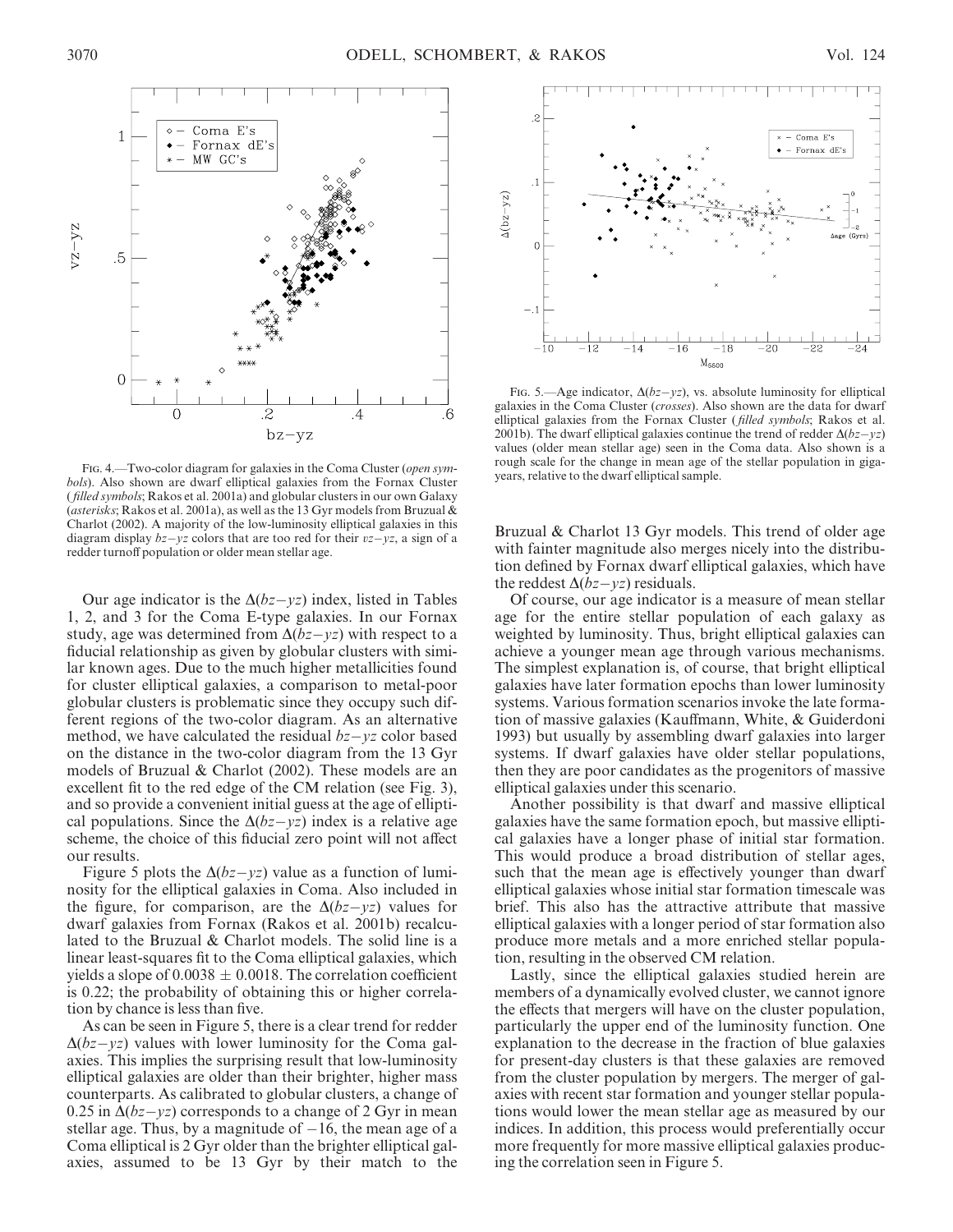### 3.6. Environmental Effects on Metallicity and Age

While our sample does not cover a large area within the Coma Cluster, we have sampled the three densest regions, those around the three brightest cluster members. This provides an opportunity to examine the run of metallicity and age with distance from the central galaxy in each subcluster. Figure 6 plots the metallicity color,  $vz-yz$ , as a function of radial distance from each of the brightest galaxies, NGC 4839, 4874, and 4889. There is a slight trend for decreasing metallicity with distance from the core around NGC 4874. However, much of this correlation is blurred by the large number of low-luminosity galaxies near the central galaxy, presumably objects on orbits decaying by dynamical friction. One concern is that the weak trend with metallicity is because a mass segregation effect, where high-mass galaxies with high metallicity occupy the subcluster cores. However, mass segregation is rarely seen in clusters (Dominguez, Muriel, & Lambas 2001), and a check on absolute magnitude versus distance displays no evidence of clustering of high-luminosity galaxies in the core (other than the fact that the D galaxies sit at the cluster center).

A trend of decreasing metallicity with radius is often found in the hot X-ray gas in which clusters are embedded. For example, Dupke & White (2000) find a factor of 2 change in the metallicity of the hot gas in Abell 496. Since the X-ray gas in clusters derives from baryonic blowout of elliptical galaxies by galactic winds, the metallicity gradient in the gas is a relic of the metallicity gradient in the galaxy distribution from early epochs. Comparison of the current galaxy gradients versus the X-ray gradient should reveal the



Fig. 6.—Metallicity (top) and mean age (bottom) as a function of cluster radius for the three Coma subclusters. The primary galaxies, NGC 4874, 4889, and 4839, form the positional center of each group. The solid lines display the running average. While there is a weak trend of decreasing metallicity with distance, there is no trend in age for any group.

amount of dynamical and orbital evolution that has occurred in rich clusters.

The trend between age and cluster radius is shown in the bottom panel of Figure 6,  $\Delta(bz-yz)$  versus cluster radius. There is no evidence of a radial gradient for our age indicator. This is somewhat surprising since both metallicity and age correlate with luminosity, so we would expect age to follow metallicity with respect to radial gradients. However, the correlation of age with luminosity is much weaker than metallicity and luminosity, so the relic of a cluster age gradient may be lost in the observational noise.

#### 4. CONCLUSIONS

We can summarize our results in two parts, pure observational results and interpretation. From the observational side, we have found that the Coma population is, unsurprisingly, rich in early-type galaxies based on their spectrophotometric classification (71%). Morphologically, these systems are predominately elliptical and S0 galaxies, as one would expect in a dense cluster like Coma. We summarize the analysis as the following:

1. The fraction of blue galaxies rises slowly with decreasing galaxy luminosity, reflecting the dynamically evolved nature of the Coma system. The blue fraction is lowest in those subclusters (NGC 4874 and NGC 4839) with cD envelopes attached to the primary galaxy. It seems clear that the low blue fractions and the presence of a cD envelope are due to stripping effects, on one hand removing stars for the development of an expanded envelope, while, on the other hand, halting star formation by gas stripping and lowering the number of blue, star-forming objects.

2. What little blue population is found in Coma is unlike the blue population in distant clusters. It contains neither bright, disk galaxies nor faint starburst objects (i.e., there are no bright, blue galaxies or faint  $S+$  type systems in Coma, as we have found in A115 and A2283; Rakos et al. 2000).

3. The CM relation for Coma (plus Fornax dE's) is extremely well defined for E-type systems from  $M_{5500} =$  $-23$  to  $-13$ , although the scatter is larger than the observation error. Our metallicity color,  $vz-yz$ , maps into mean [Fe/H] such that the brightest elliptical galaxies have luminosity-weighted mean [Fe/H] values of  $+0.3$ , while a typical low-luminosity elliptical galaxy  $(M_{5500} = -15)$  will have a  $[Fe/H]$  value of  $-0.8$ .

4. While our metallicity color  $(vz-yz)$  displays a strong CM relation, our continuum color  $(bz-yz)$  reveals no correlation with luminosity (i.e., stellar mass), although there is a bluer increase in scatter to fainter magnitudes. This is unexpected, since  $bz - yz$  should be weakly sensitive to metallicity through changes in the temperature of turnoff stars and suggests a counteracting age effect.

5. An age effect is confirmed with our mean age indicator,  $\Delta(bz-yz)$ , which finds a correlation with luminosity such that bright elliptical galaxies are about 2 Gyr younger than dwarf elliptical galaxies. This is a small and subtle difference, only detectable due to the wide range in luminosity for our combined Coma/Fornax sample. Since spectroscopic studies are restricted to the top of the luminosity function, it is unsurprising that this effect has been missed in previous work. This result is in agreement with the results from Terlevich & Forbes (2001), who also find that young galaxies (high mass) have high metallicities and that old galaxies (low mass) have a broad range of metallicities.